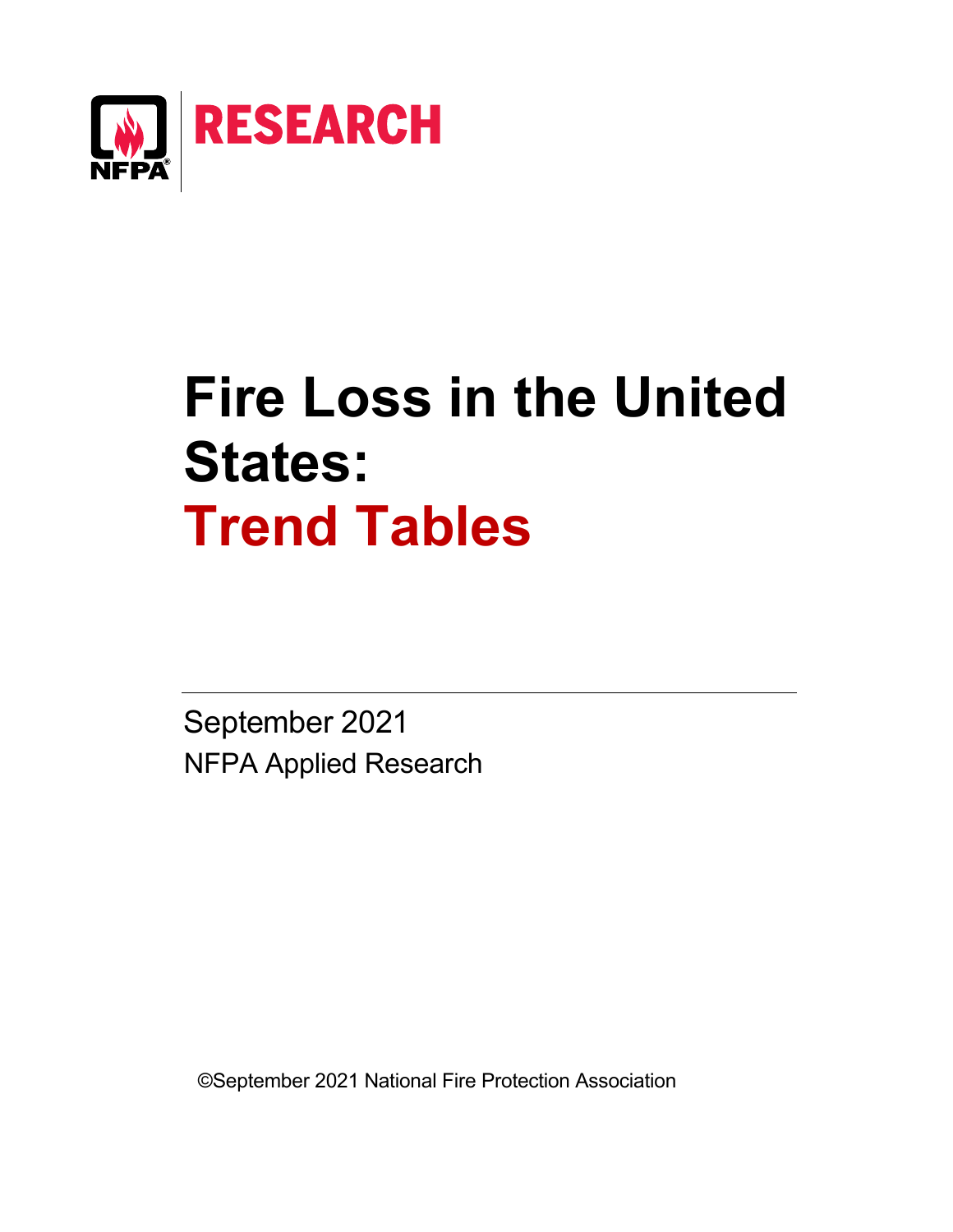# **Fire Losses in the United States — List of Trend Tables: 1980–2020**

|                                                  | Page           |
|--------------------------------------------------|----------------|
|                                                  |                |
| All Fires                                        | $\overline{2}$ |
| <b>Structure Fires</b>                           | 4              |
| Home Structure Fires                             | 6              |
| One- and Two-Family Home Structure Fires         | 8              |
| Apartment or Multifamily Housing Structure Fires | 10             |
| <b>Residential Structure Fires</b>               | 12             |
| Non-Home Structure Fires                         | 14             |
| Non-Residential Structure Fires                  | 16             |
| Highway Vehicle Fires                            | 18             |
| Number of Fires by Type of Fire                  | 20             |
| Number of Civilian Fire Deaths by Type of Fire   | 22             |

### **Acknowledgements**

NFPA is grateful to the many fire departments that responded to the 2020 fire experience survey for their continuing efforts to provide the data necessary to make national projections. The authors would also like to thank the members of the NFPA staff who worked on this year's survey, including Steve Belski, Frank Deely, and Jay Petrillo, for editing the survey forms and making follow-up calls to fire departments.

To learn more about research at NFPA visit [nfpa.org/research.](http://www.nfpa.org/research)

Copies of this report are available from: NFPA Applied Research 1 Batterymarch Park Quincy, MA 02169-7471 E-mail: [research@nfpa.org](mailto:research@nfpa.org)

NFPA Index No. 3118-REV

### Copyright© 2021, National Fire Protection Association, Quincy, MA

This custom analysis is prepared by and copyright is held by the National Fire Protection

Association. Notwithstanding the custom nature of this analysis, the NFPA retains all rights to utilize all or any part of this analysis, including any information, text, charts, tables, or diagrams developed or produced as part hereof in any manner whatsoever as it deems appropriate, including but not limited to the further commercial dissemination hereof by any means or media to any party. Purchaser is hereby licensed to reproduce this material for his or her own use and benefit, and to display this in his/her printed material, publications, articles, or website. Except as specifically set out in the initial request, purchaser may not assign, transfer, or grant any rights to use this material to any third parties without permission of NFPA.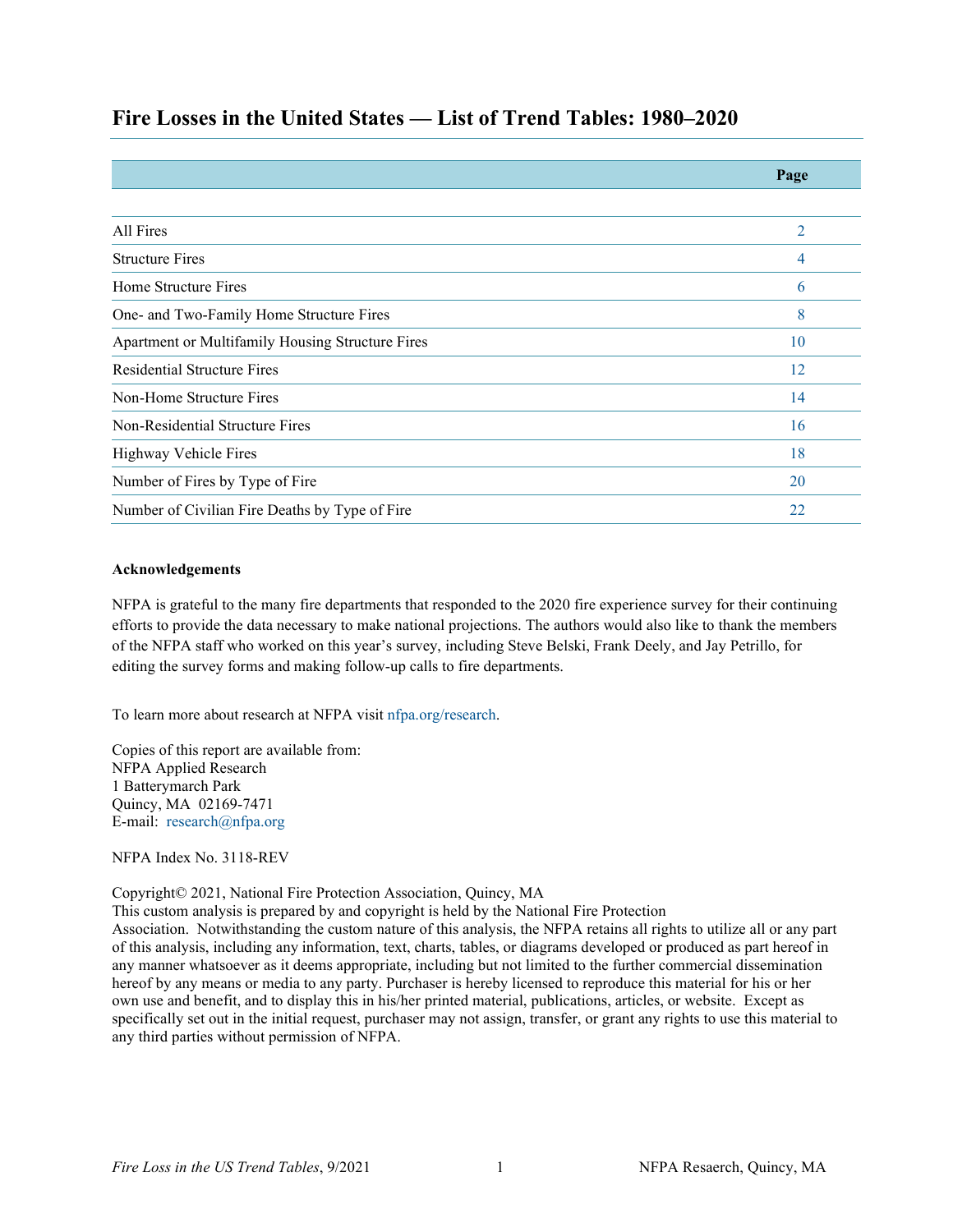# **The US Fire Problem**

## **All Fires in the United States**

The estimates below are based on fires reported to local (including county) fire departments and derived from the NFPA annual fire experience survey (FES). The FES uses definitions from the US Fire Administration's National Fire Incident Reporting System (NFIRS

In some years, large conflagrations, such as the events of September 11, 2001, or fires in the wildland/urban interface (WUI), caused large losses that were not broken out by incident type. Such losses are part of the US fire problem but are not included in the tables about specific types of fires.

Fires that were reported to federal or state firefighting organizations, handled by industrial fire brigades, or not reported at all are not captured here. Estimates can be skewed by the inclusion or omission of one very serious fire. Anyone who is not a firefighter is considered a civilian.

For details about fires resulting in unusually large numbers of fire deaths or exceptionally large property losses, see NFPA's *[Large-Loss Fires in the United States](https://www.nfpa.org/News-and-Research/Data-research-and-tools/US-Fire-Problem/Large-loss-fires-in-the-United-States)* and *[Catastrophic Multiple-Death Fires](https://www.nfpa.org/News-and-Research/Data-research-and-tools/US-Fire-Problem/Catastrophic-multiple-death-fires)* reports and the associated tables on the costliest and deadliest fires over time.

|                   |              | Civilian      | <b>Civilian</b> |                    | <b>Direct Property Damage</b><br>(in Billions) <sup>1</sup> |
|-------------------|--------------|---------------|-----------------|--------------------|-------------------------------------------------------------|
| Year              | <b>Fires</b> | <b>Deaths</b> | <b>Injuries</b> | <b>As Reported</b> | In 2020 Dollars                                             |
|                   |              |               |                 |                    |                                                             |
| 1980              | 2,988,000    | 6,505         | 30,200          | \$6.3              | \$19.8                                                      |
| 1981              | 2,893,500    | 6,700         | 30,450          | \$6.7              | \$19.1                                                      |
| 1982              | 2,538,000    | 6,020         | 30,525          | \$6.4              | \$17.2                                                      |
| 1983              | 2,326,500    | 5,920         | 31,275          | \$6.6              | \$17.1                                                      |
| 1984              | 2,343,000    | 5,240         | 28,125          | \$6.7              | \$16.7                                                      |
| 1985              | 2,371,000    | 6,185         | 28,425          | \$7.3              | \$17.6                                                      |
| 1986              | 2,271,500    | 5,850         | 26,825          | \$6.7              | \$15.8                                                      |
| 1987              | 2,330,000    | 5,810         | 28,215          | \$7.2              | \$16.4                                                      |
| 1988              | 2,436,500    | 6,215         | 30,800          | \$8.4              | \$18.4                                                      |
| 1989              | 2,115,000    | 5,410         | 28,250          | \$8.7              | \$18.2                                                      |
| 1990              | 2,019,000    | 5,195         | 28,600          | \$7.8              | \$15.5                                                      |
| 1991              | 2,041,500    | 4,465         | 29,375          | \$9.5              | \$18.1                                                      |
| 1992              | 1,964,500    | 4,730         | 28,700          | \$8.3              | \$15.3                                                      |
| 1993              | 1,952,500    | 4,635         | 30,475          | \$8.5              | \$15.2                                                      |
| 1994              | 2,054,500    | 4,275         | 27,250          | \$8.2              | \$14.3                                                      |
| 1995              | 1,965,500    | 4,585         | 25,775          | \$8.9              | \$15.1                                                      |
| 1996              | 1,975,000    | 4,990         | 25,550          | \$9.4              | \$15.5                                                      |
| 1997              | 1,795,000    | 4,050         | 23,750          | \$8.5              | \$13.7                                                      |
| 1998              | 1,755,500    | 4,035         | 23,100          | \$8.6              | \$13.7                                                      |
| 1999              | 1,823,000    | 3,570         | 21,875          | \$10.0             | \$15.5                                                      |
| 2000              | 1,708,000    | 4,045         | 22,350          | \$11.2             | \$16.9                                                      |
| 2001 <sup>2</sup> | 1,734,500    | 6,196         | 21,100          | \$44.0             | \$64.5                                                      |
| 2002              | 1,687,500    | 3,380         | 18,425          | \$10.3             | \$14.8                                                      |
| 2003              | 1,584,500    | 3,925         | 18,125          | \$12.3             | \$17.3                                                      |
| 2004              | 1,550,500    | 3,900         | 17,875          | \$9.8              | \$13.5                                                      |
| 2005              | 1,602,000    | 3,675         | 17,925          | \$10.7             | \$14.2                                                      |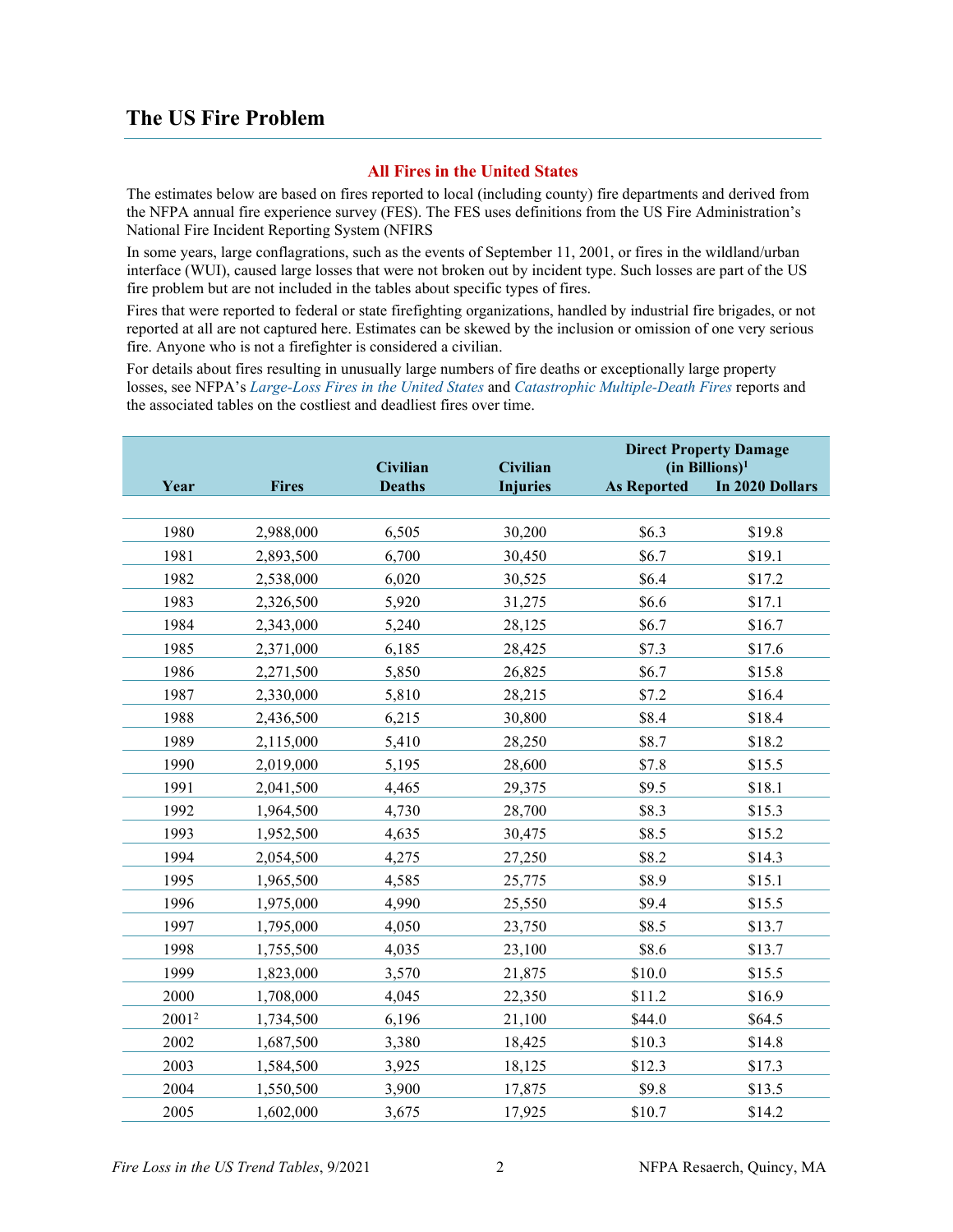|      |              | <b>Civilian</b> | <b>Civilian</b> |                    | <b>Direct Property Damage</b><br>(in Billions) <sup>1</sup> |
|------|--------------|-----------------|-----------------|--------------------|-------------------------------------------------------------|
| Year | <b>Fires</b> | <b>Deaths</b>   | <b>Injuries</b> | <b>As Reported</b> | In 2020 Dollars                                             |
|      |              |                 |                 |                    |                                                             |
| 2006 | 1,642,500    | 3,245           | 16,400          | \$11.3             | \$14.5                                                      |
| 2007 | 1,557,500    | 3,430           | 17,675          | \$14.6             | \$18.2                                                      |
| 2008 | 1,451,500    | 3,320           | 16,705          | \$15.5             | \$18.7                                                      |
| 2009 | 1,348,500    | 3,010           | 17,050          | \$12.5             | \$15.1                                                      |
| 2010 | 1,331,500    | 3,120           | 17,720          | \$11.6             | \$13.8                                                      |
| 2011 | 1,389,500    | 3,005           | 17,500          | \$11.7             | \$13.5                                                      |
| 2012 | 1,375,000    | 2,855           | 16,500          | \$12.4             | \$14.0                                                      |
| 2013 | 1,240,000    | 3,240           | 15,925          | \$11.5             | \$12.8                                                      |
| 2014 | 1,298,000    | 3,275           | 15,775          | \$11.6             | \$12.7                                                      |
| 2015 | 1,345,500    | 3,280           | 15,700          | \$14.3             | \$15.6                                                      |
| 2016 | 1,342,000    | 3,390           | 14,650          | \$13.6             | \$14.7                                                      |
| 2017 | 1,319,500    | 3,400           | 14,670          | \$23.0             | \$24.3                                                      |
| 2018 | 1,318,500    | 3,655           | 15,200          | \$25.6             | \$26.4                                                      |
| 2019 | 1,291,500    | 3,704           | 16,600          | \$14.8             | \$15.0                                                      |
| 2020 | 1,388,500    | 3,500           | 15,200          | \$21.9             | \$21.9                                                      |

## **All Fires in the United States (Continued)**

<sup>1</sup>Individual incidents with large losses can affect the total for a given year.

<sup>2</sup>Estimates include 2,451 civilian deaths; 800 civilian injuries; and \$33.44 billion in property loss resulting from the events of 9/11/01.

Note: Direct property damage figures do not include indirect losses, like business interruption. Inflation adjustment to 2020 dollars was done using the Consumer Price Index Purchasing Power of the Dollar.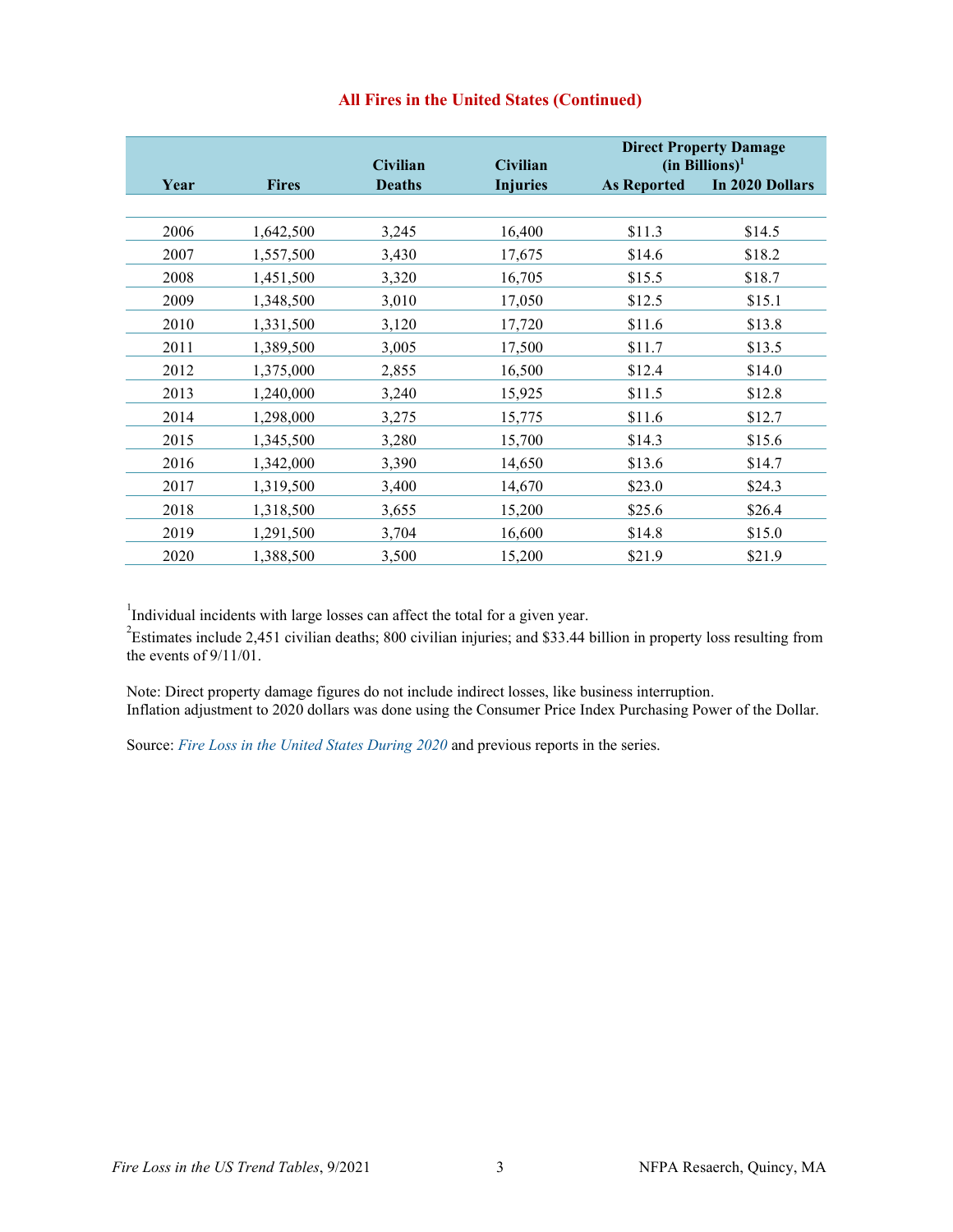#### **Structure Fire Problem in the United States**

The estimates below are based on fires reported to local (including county) fire departments and derived from the NFPA annual fire experience survey (FES). The FES uses definitions from the US Fire Administration's National Fire Incident Reporting System (NFIRS). In general, any fire that occurs in or on a structure is considered a structure fire, even if no damage was done to the structure itself. (Since the inception of Version 5.0 of NFIRS, a vehicle that burns inside a structure but does not damage the structure is considered a vehicle fire.)

In some years, large conflagrations, such as the events of September 11, 2001, or fires in the wildland/urban interface (WUI) or other areas, caused large losses that were not broken out by incident type. Such losses are part of the US fire problem but are not included in the tables about specific types of fires.

Fires that were reported to federal or state firefighting organizations, handled by industrial fire brigades, or not reported at all are not captured here. Estimates can be skewed by the inclusion or omission of one very serious fire. Anyone who is not a firefighter is considered a civilian.

For details about fires resulting in unusually large numbers of fire deaths or exceptionally large property losses, see NFPA's *[Large-Loss Fires in the United States](https://www.nfpa.org/News-and-Research/Data-research-and-tools/US-Fire-Problem/Large-loss-fires-in-the-United-States)* and *[Catastrophic Multiple-Death Fires](https://www.nfpa.org/News-and-Research/Data-research-and-tools/US-Fire-Problem/Catastrophic-multiple-death-fires)* reports and the associated tables on the costliest and deadliest fires over time.

|                 |              | <b>Civilian</b> | <b>Civilian</b> |                    | <b>Direct Property Damage</b><br>(in Billions) <sup>1</sup> |
|-----------------|--------------|-----------------|-----------------|--------------------|-------------------------------------------------------------|
| Year            | <b>Fires</b> | <b>Deaths</b>   | <b>Injuries</b> | <b>As Reported</b> | In 2020 Dollars                                             |
|                 |              |                 |                 |                    |                                                             |
| 1980            | 1,065,000    | 5,675           | 24,725          | \$5.5              | \$17.3                                                      |
| 1981            | 1,027,500    | 5,760           | 25,700          | \$6.0              | \$17.1                                                      |
| 1982            | 946,500      | 5,200           | 25,575          | \$5.7              | \$15.3                                                      |
| 1983            | 868,500      | 5,090           | 26,150          | \$5.8              | \$15.1                                                      |
| 1984            | 848,000      | 4,525           | 23,025          | \$5.9              | \$14.7                                                      |
| 1985            | 859,500      | 5,265           | 23,350          | \$6.4              | \$15.4                                                      |
| 1986            | 800,000      | 4,985           | 22,750          | \$5.8              | \$13.7                                                      |
| 1987            | 758,000      | 4,880           | 23,815          | \$6.2              | \$14.1                                                      |
| 1988            | 745,000      | 5,280           | 26,275          | \$7.2              | \$15.8                                                      |
| 1989            | 688,000      | 4,655           | 24,025          | \$7.5              | \$15.7                                                      |
| 1990            | 624,000      | 4,400           | 24,075          | \$6.7              | \$13.3                                                      |
| 1991            | 640,500      | 3,765           | 24,975          | \$8.3              | \$15.8                                                      |
| 1992            | 637,500      | 3,940           | 24,325          | \$7.0              | \$12.9                                                      |
| 1993            | 621,500      | 3,980           | 26,550          | \$7.4              | \$13.3                                                      |
| 1994            | 614,000      | 3,590           | 23,125          | \$6.9              | \$12.1                                                      |
| 1995            | 573,500      | 3,985           | 21,725          | \$7.6              | \$12.9                                                      |
| 1996            | 578,500      | 4,220           | 21,875          | \$7.9              | \$13.1                                                      |
| 1997            | 552,000      | 3,510           | 20,375          | \$7.1              | \$11.5                                                      |
| 1998            | 517,500      | 3,420           | 19,425          | \$6.7              | \$10.7                                                      |
| 1999            | 523,000      | 3,040           | 18,525          | \$8.5              | \$13.2                                                      |
| 2000            | 505,500      | 3,535           | 19,600          | \$8.5              | \$12.8                                                      |
| $\sqrt{2001^2}$ | 521,500      | 3,220           | 17,225          | \$8.9              | \$13.0                                                      |
| 2002            | 519,000      | 2,775           | 15,600          | \$8.7              | \$12.5                                                      |
| 2003            | 519,500      | 3,385           | 15,600          | \$8.7              | \$12.3                                                      |
| 2004            | 526,000      | 3,305           | 15,525          | \$8.3              | \$11.4                                                      |
| 2005            | 511,000      | 3,105           | 15,325          | \$9.2              | \$12.2                                                      |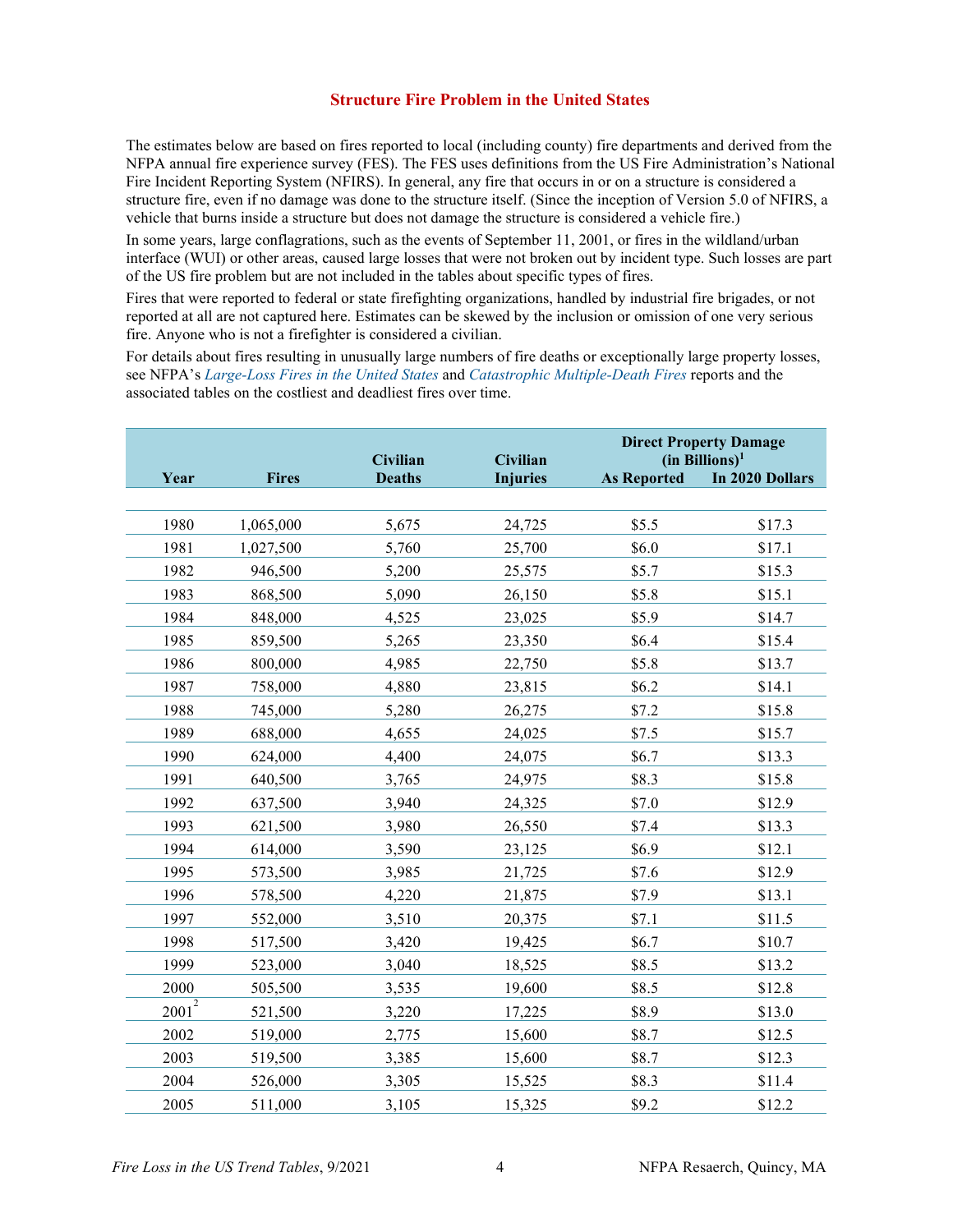|      |              | <b>Civilian</b> | <b>Civilian</b> |                    | <b>Direct Property Damage</b><br>(in Billions) <sup>1</sup> |
|------|--------------|-----------------|-----------------|--------------------|-------------------------------------------------------------|
| Year | <b>Fires</b> | <b>Deaths</b>   | <b>Injuries</b> | <b>As Reported</b> | In 2020 Dollars                                             |
|      |              |                 |                 |                    |                                                             |
| 2006 | 524,000      | 2,705           | 14,350          | \$9.6              | \$12.3                                                      |
| 2007 | 530,500      | 3,000           | 15,350          | \$10.6             | \$13.2                                                      |
| 2008 | 515,000      | 2,900           | 14,960          | \$12.4             | \$14.9                                                      |
| 2009 | 480,500      | 2,695           | 14,740          | \$10.8             | \$13.0                                                      |
| 2010 | 482,000      | 2,755           | 15,420          | \$9.7              | \$11.5                                                      |
| 2011 | 484,500      | 2,640           | 15,635          | \$9.7              | \$11.2                                                      |
| 2012 | 480,500      | 2,470           | 14,700          | \$9.8              | \$11.1                                                      |
| 2013 | 487,500      | 2,855           | 14,075          | \$9.5              | \$10.6                                                      |
| 2014 | 494,000      | 2,860           | 13,425          | \$9.8              | \$10.7                                                      |
| 2015 | 501,500      | 2,685           | 13,000          | \$10.3             | \$11.3                                                      |
| 2016 | 475,500      | 2,950           | 12,775          | \$10.4             | \$11.2                                                      |
| 2017 | 499,000      | 2,815           | 12,160          | \$10.7             | \$11.3                                                      |
| 2018 | 499,000      | 2,910           | 12,700          | \$11.1             | \$11.4                                                      |
| 2019 | 481,500      | 2,980           | 13,900          | \$12.3             | \$12.5                                                      |
| 2020 | 490,500      | 2,730           | 13,000          | \$12.1             | \$12.1                                                      |

# **Structure Fire Problem in the United States (Continued)**

<sup>1</sup>Individual incidents with large losses can affect the total for a given year.

 $2^{2}$ Does not include the events of 9/11/01, which caused 2,451 civilian deaths; 800 civilian injuries; and \$33.44 billion in property loss.

Note: Direct property damage figures do not include indirect losses, like business interruption. Inflation adjustment to 2020 dollars was done using the Consumer Price Index Purchasing Power of the Dollar.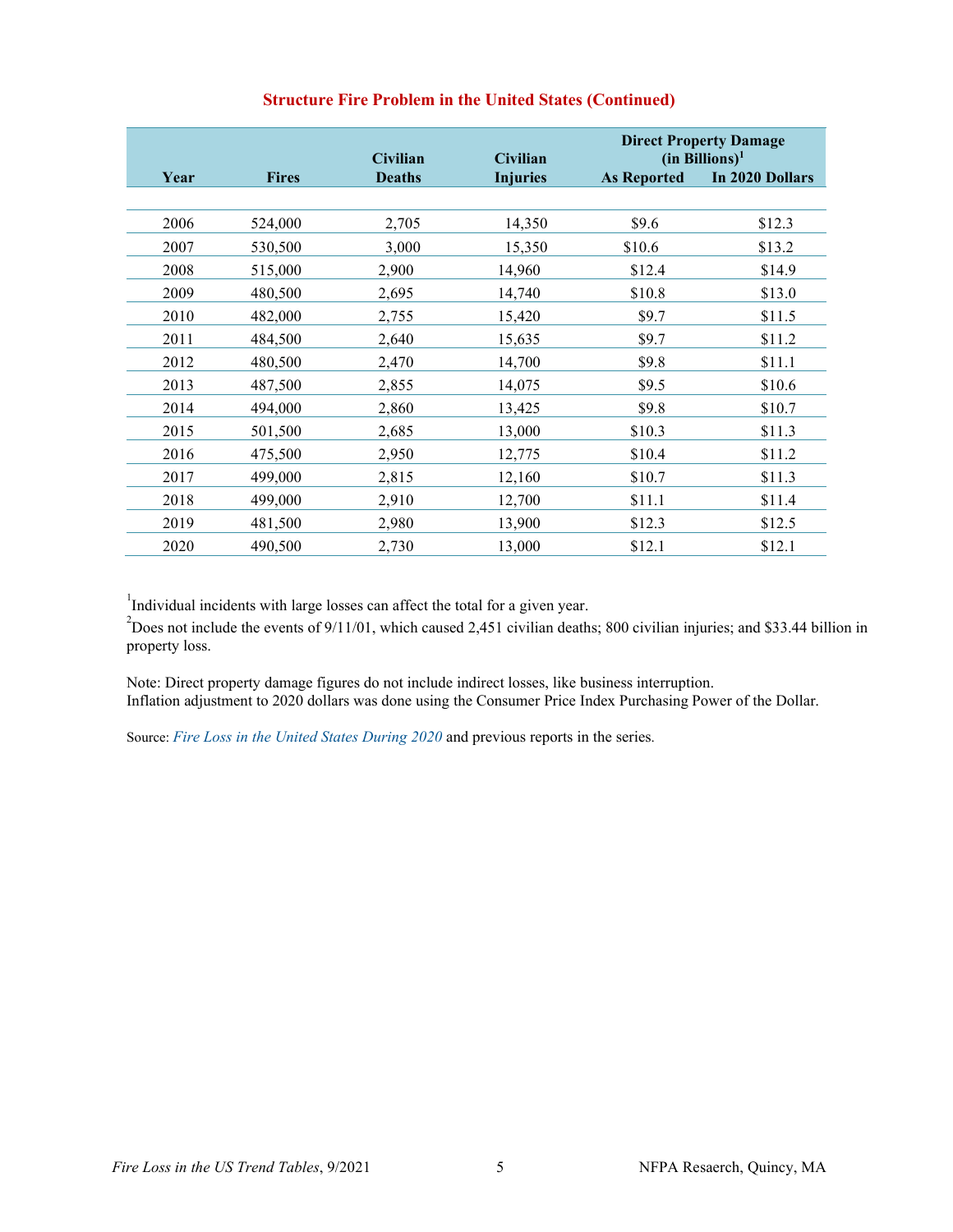#### **Home Structure Fire Problem in the United States**

The estimates below are based on fires reported to local (including county) fire departments and derived from the NFPA annual fire experience survey (FES). The FES uses definitions from the US Fire Administration's National Fire Incident Reporting System (NFIRS). In general, any fire that occurs in or on a structure is considered a structure fire, even if no damage was done to the structure itself. (Since the inception of Version 5.0 of NFIRS, a vehicle that burns inside a structure but does not damage the structure is considered a vehicle fire.) The term *home* encompasses one- and two-family homes, including manufactured homes, apartments, or other multifamily homes.

In some years, large conflagrations, such as the events of September 11, 2001, or fires in the wildland/urban interface (WUI) or other areas, caused large losses that were not broken out by incident type. Such losses are part of the US fire problem but are not included in the tables about specific types of fires.

Fires that were reported to federal or state firefighting organizations or not reported at all are not captured here. Estimates can be skewed by the inclusion or omission of one very serious fire. Anyone who is not a firefighter is considered a civilian.

For details about fires resulting in unusually large numbers of fire deaths or exceptionally large property losses, see NFPA's *[Large-Loss Fires in the United States](https://www.nfpa.org/News-and-Research/Data-research-and-tools/US-Fire-Problem/Large-loss-fires-in-the-United-States)* and *[Catastrophic Multiple-Death Fires](https://www.nfpa.org/News-and-Research/Data-research-and-tools/US-Fire-Problem/Catastrophic-multiple-death-fires)* reports and the associated tables on the costliest and deadliest fires over time. For more information about home structure fires, see the NFPA report *[Home Structure Fires](https://www.nfpa.org/News-and-Research/Data-research-and-tools/Building-and-Life-Safety/Home-Structure-Fires)* and the accompanying supporting tables.

|      |              | Civilian      | <b>Civilian</b> |                    | <b>Direct Property Damage</b><br>$(in$ Millions) <sup>1</sup> |
|------|--------------|---------------|-----------------|--------------------|---------------------------------------------------------------|
| Year | <b>Fires</b> | <b>Deaths</b> | <b>Injuries</b> | <b>As Reported</b> | In 2020 Dollars                                               |
|      |              |               |                 |                    |                                                               |
| 1980 | 734,000      | 5,200         | 19,700          | \$2,848            | \$8,965                                                       |
| 1981 | 711,000      | 5,400         | 19,125          | \$3,128            | \$8,898                                                       |
| 1982 | 654,500      | 4,820         | 20,450          | \$3,147            | \$8,438                                                       |
| 1983 | 625,500      | 4,670         | 20,750          | \$3,205            | \$8,328                                                       |
| 1984 | 605,500      | 4,075         | 18,750          | \$3,362            | \$8,370                                                       |
| 1985 | 606,000      | 4,885         | 19,175          | \$3,693            | \$8,879                                                       |
| 1986 | 565,500      | 4,655         | 18,575          | \$3,464            | \$8,193                                                       |
| 1987 | 536,500      | 4,570         | 19,965          | \$3,599            | \$8,205                                                       |
| 1988 | 538,500      | 4,955         | 22,075          | \$3,897            | \$8,541                                                       |
| 1989 | 498,500      | 4,335         | 20,275          | \$3,876            | \$8,103                                                       |
| 1990 | 454,500      | 4,050         | 20,225          | \$4,157            | \$8,249                                                       |
| 1991 | 464,500      | 3,500         | 21,275          | \$5,463            | \$10,388                                                      |
| 1992 | 459,000      | 3,705         | 21,100          | \$3,775            | \$6,973                                                       |
| 1993 | 458,000      | 3,720         | 22,000          | \$4,764            | \$8,541                                                       |
| 1994 | 438,000      | 3,425         | 19,475          | \$4,215            | \$7,371                                                       |
| 1995 | 414,000      | 3,640         | 18,650          | \$4,264            | \$7,247                                                       |
| 1996 | 417,000      | 4,035         | 18,875          | \$4,869            | \$8,048                                                       |
| 1997 | 395,500      | 3,360         | 17,300          | \$4,453            | \$7,187                                                       |
| 1998 | 369,500      | 3,220         | 16,800          | \$4,273            | \$6,797                                                       |
| 1999 | 371,000      | 2,895         | 16,050          | \$4,965            | \$7,718                                                       |
| 2000 | 368,000      | 3,420         | 16,975          | \$5,525            | \$8,316                                                       |
| 2001 | 383,500      | 3,110         | 15,200          | \$5,516            | \$8,074                                                       |
| 2002 | 389,000      | 2,670         | 13,650          | \$5,931            | \$8,543                                                       |
| 2003 | 388,500      | 3,145         | 13,650          | \$5,949            | \$8,384                                                       |
| 2004 | 395,500      | 3,190         | 13,700          | \$5,833            | \$8,009                                                       |
| 2005 | 381,000      | 3,030         | 13,300          | \$6,729            | \$8,926                                                       |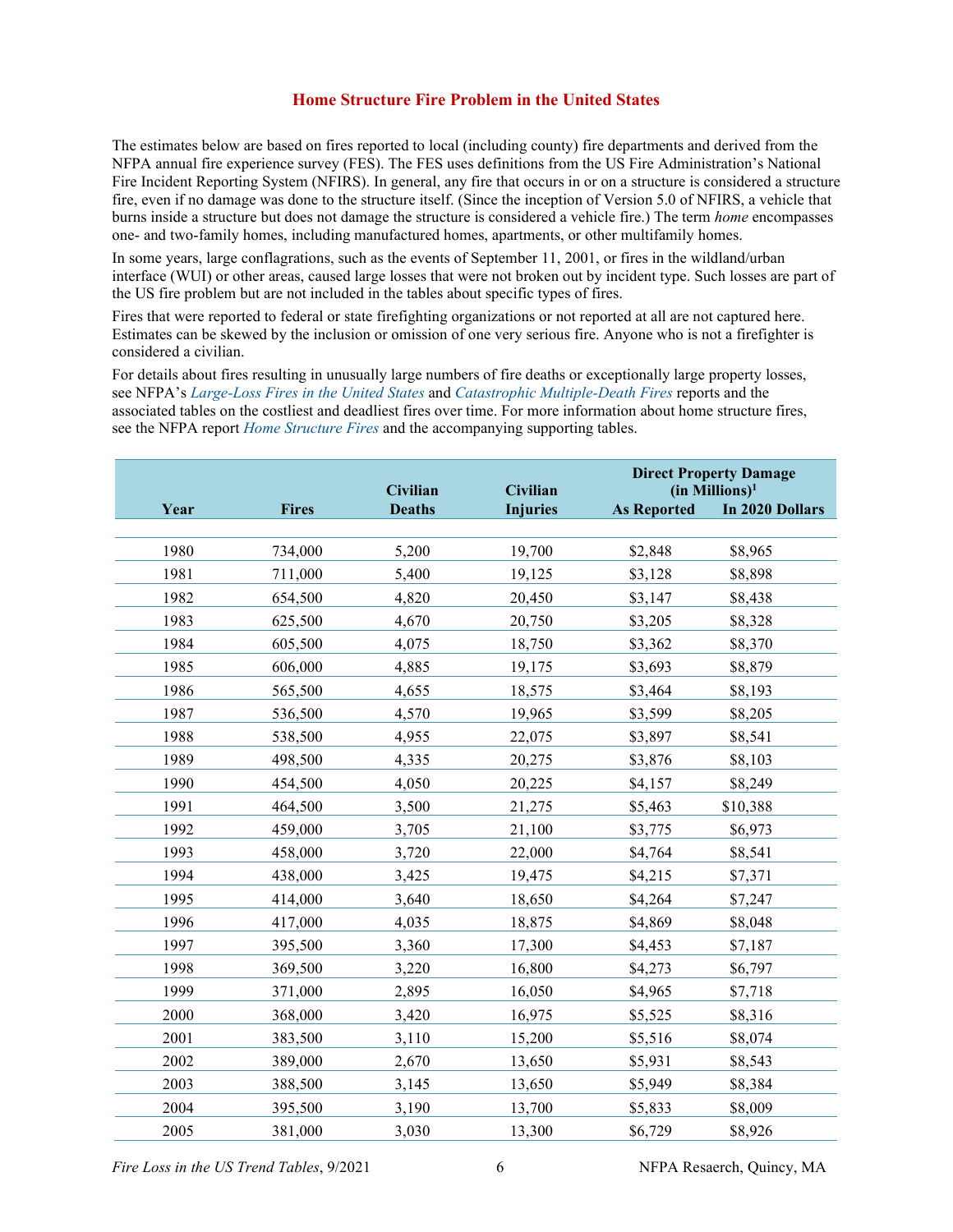|      |              | <b>Civilian</b> | <b>Civilian</b> | <b>Direct Property Damage</b><br>$(in$ Millions) <sup>1</sup> |                 |
|------|--------------|-----------------|-----------------|---------------------------------------------------------------|-----------------|
| Year | <b>Fires</b> | <b>Deaths</b>   | <b>Injuries</b> | <b>As Reported</b>                                            | In 2020 Dollars |
| 2006 | 396,000      | 2,580           | 12,500          | \$6,832                                                       | \$8,779         |
| 2007 | 399,000      | 2,865           | 13,600          | \$7,389                                                       | \$9,227         |
| 2008 | 386,500      | 2,755           | 13,160          | \$8,243                                                       | \$9,930         |
| 2009 | 362,500      | 2,565           | 12,650          | \$7,616                                                       | \$9,194         |
| 2010 | 369,500      | 2,640           | 13,350          | \$6,928                                                       | \$8,238         |
| 2011 | 370,000      | 2,520           | 13,910          | \$6,914                                                       | \$7,971         |
| 2012 | 365,000      | 2,380           | 12,875          | \$7,010                                                       | \$7,918         |
| 2013 | 369,500      | 2,755           | 12,200          | \$6,792                                                       | \$7,549         |
| 2014 | 367,500      | 2,745           | 11,825          | \$6,826                                                       | \$7,367         |
| 2015 | 365,500      | 2,560           | 11,075          | \$6,960                                                       | \$7,512         |
| 2016 | 352,000      | 2,735           | 10,750          | \$7,231                                                       | \$7,712         |
| 2017 | 357,000      | 2,630           | 10,600          | \$7,741                                                       | \$8,078         |
| 2018 | 363,000      | 2,720           | 11,200          | \$8,022                                                       | \$8,166         |
| 2019 | 339,500      | 2,770           | 12,200          | \$7,767                                                       | \$7,767         |
| 2020 | 356,500      | 2,580           | 11,500          | \$8,400                                                       | \$8,400         |

# **Home Structure Fire Problem in the United States (Continued)**

<sup>1</sup>Individual incidents with large losses can affect the total for a given year.

Note: Direct property damage figures do not include indirect losses, like business interruption. Inflation adjustment to 2020 dollars was done using the Consumer Price Index Purchasing Power of the Dollar.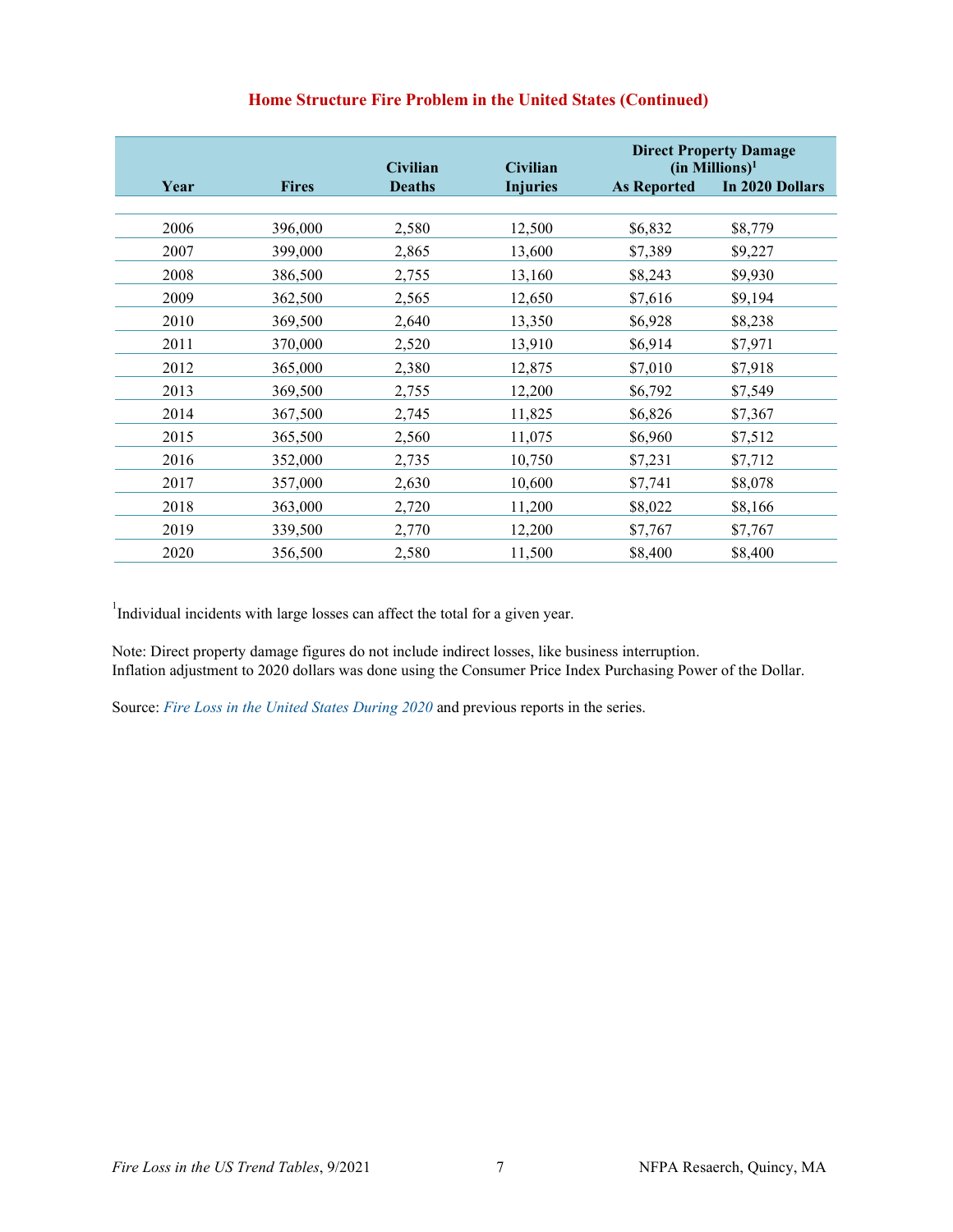### **One- and Two-Family Home Structure Fires<sup>1</sup> in the United States**

The estimates below are based on fires reported to local (including county) fire departments and derived from the NFPA annual fire experience survey (FES). The FES uses definitions from the US Fire Administration's National Fire Incident Reporting System (NFIRS). In general, any fire that occurs in or on a structure is considered a structure fire, even if no damage was done to the structure itself. (Since the inception of Version 5.0 of NFIRS, a vehicle that burns inside a structure but does not damage the structure is considered a vehicle fire.) Manufactured homes are considered one- or two-family homes.

In some years, large conflagrations, such as the events of September 11, 2001, or fires in the wildland/urban interface (WUI) or other areas, caused large losses that were not broken out by incident type. Such losses are part of the US fire problem but are not included in the tables about specific types of fires.

Fires that were reported to federal or state firefighting organizations or not reported at all are not captured here. Estimates can be skewed by the inclusion or omission of one very serious fire. Anyone who is not a firefighter is considered a civilian.

For details about fires resulting in unusually large numbers of fire deaths or exceptionally large property losses, see NFPA's *[Large-Loss Fires in the United States](https://www.nfpa.org/News-and-Research/Data-research-and-tools/US-Fire-Problem/Large-loss-fires-in-the-United-States)* and *[Catastrophic Multiple-Death Fires](https://www.nfpa.org/News-and-Research/Data-research-and-tools/US-Fire-Problem/Catastrophic-multiple-death-fires)* reports and the associated tables on the costliest and deadliest fires over time. For more information about home structure fires, see the NFPA report *[Home Structure Fires](https://www.nfpa.org/News-and-Research/Data-research-and-tools/Building-and-Life-Safety/Home-Structure-Fires)* and the accompanying supporting tables.

|      |              | <b>Civilian</b> | <b>Civilian</b> |                    | <b>Direct Property Damage</b><br>$(in$ Millions $)^2$ |
|------|--------------|-----------------|-----------------|--------------------|-------------------------------------------------------|
| Year | <b>Fires</b> | <b>Deaths</b>   | <b>Injuries</b> | <b>As Reported</b> | In 2020 Dollars                                       |
|      |              |                 |                 |                    |                                                       |
| 1980 | 590,500      | 4,175           | 16,100          | \$2,447            | \$7,702                                               |
| 1981 | 574,000      | 4,430           | 14,875          | \$2,713            | \$7,717                                               |
| 1982 | 538,000      | 3,960           | 15,750          | \$2,794            | \$7,492                                               |
| 1983 | 523,500      | 3,825           | 16,450          | \$2,792            | \$7,255                                               |
| 1984 | 506,000      | 3,290           | 15,100          | \$2,945            | \$7,332                                               |
| 1985 | 501,500      | 4,020           | 15,250          | \$3,217            | \$7,734                                               |
| 1986 | 468,000      | 4,005           | 14,650          | \$2,992            | \$7,077                                               |
| 1987 | 433,000      | 3,780           | 15,200          | \$3,078            | \$7,017                                               |
| 1988 | 432,500      | 4,125           | 17,125          | \$3,349            | \$7,340                                               |
| 1989 | 402,500      | 3,545           | 15,225          | \$3,335            | \$6,972                                               |
| 1990 | 359,000      | 3,370           | 15,250          | \$3,534            | \$7,013                                               |
| 1991 | 363,000      | 2,905           | 15,600          | \$3,354            | \$6,378                                               |
| 1992 | 358,000      | 3,160           | 15,275          | \$3,178            | \$5,870                                               |
| 1993 | 358,000      | 3,035           | 15,700          | \$4,111            | \$7,370                                               |
| 1994 | 341,000      | 2,785           | 14,000          | \$3,537            | \$6,185                                               |
| 1995 | 320,000      | 3,035           | 13,450          | \$3,615            | \$6,144                                               |
| 1996 | 324,000      | 3,470           | 13,700          | \$4,121            | \$6,811                                               |
| 1997 | 302,500      | 2,700           | 12,300          | \$3,735            | \$6,028                                               |
| 1998 | 283,000      | 2,775           | 11,800          | \$3,642            | \$5,793                                               |
| 1999 | 282,500      | 2,375           | 11,550          | \$4,123            | \$6,409                                               |
| 2000 | 283,500      | 2,920           | 12,575          | \$4,639            | \$6,983                                               |
| 2001 | 295,500      | 2,650           | 11,400          | \$4,652            | \$6,809                                               |
| 2002 | 300,500      | 2,280           | 9,950           | \$5,005            | \$7,209                                               |
| 2003 | 297,000      | 2,735           | 10,000          | \$5,052            | \$7,120                                               |
| 2004 | 301,500      | 2,680           | 10,500          | \$4,948            | \$6,794                                               |
| 2005 | 287,000      | 2,570           | 10,300          | \$5,781            | \$7,668                                               |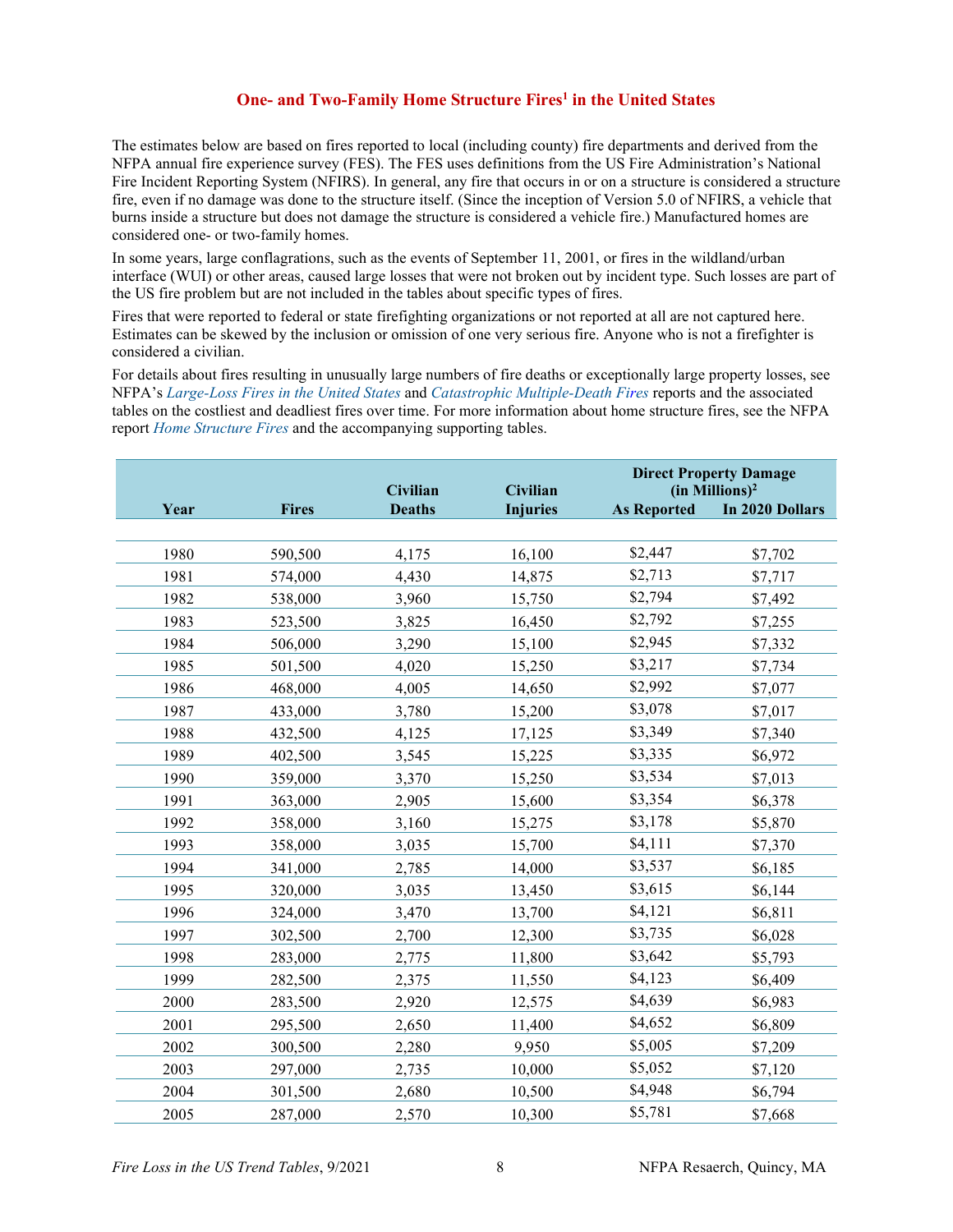|      |              | <b>Civilian</b> | <b>Civilian</b> | <b>Direct Property Damage</b><br>$(in$ Millions) <sup>2</sup> |                 |
|------|--------------|-----------------|-----------------|---------------------------------------------------------------|-----------------|
| Year | <b>Fires</b> | <b>Deaths</b>   | <b>Injuries</b> | <b>As Reported</b>                                            | In 2020 Dollars |
|      |              |                 |                 |                                                               |                 |
| 2006 | 304,500      | 2,155           | 8,800           | \$5,936                                                       | \$7,628         |
| 2007 | 300,500      | 2,350           | 9,650           | \$6,225                                                       | \$7,773         |
| 2008 | 291,000      | 2,365           | 9,185           | \$6,892                                                       | \$8,303         |
| 2009 | 272,500      | 2,100           | 9,300           | \$6,391                                                       | \$7,716         |
| 2010 | 279,000      | 2,200           | 9,400           | \$5,895                                                       | \$7,010         |
| 2011 | 274,500      | 2,105           | 9,485           | \$5,746                                                       | \$6,624         |
| 2012 | 268,000      | 2000            | 8,825           | \$5,818                                                       | \$6,572         |
| 2013 | 271,500      | 2,430           | 8,300           | \$5,626                                                       | \$6,253         |
| 2014 | 273,500      | 2,345           | 8,025           | \$5,844                                                       | \$6,389         |
| 2015 | 270,500      | 2,155           | 8,050           | \$5,799                                                       | \$6,340         |
| 2016 | 257,000      | 2,410           | 7,375           | \$6,142                                                       | \$6,635         |
| 2017 | 262,500      | 2,290           | 7,470           | \$6,141                                                       | \$6,491         |
| 2018 | 276,500      | 2,360           | 7,800           | \$6,493                                                       | \$6,695         |
| 2019 | 264,500      | 2,390           | 8,800           | \$6,428                                                       | \$6,511         |
| 2020 | 270,500      | 2,230           | 8,600           | \$6,771                                                       | \$6,771         |

# **One- and Two-Family Home Structure Fires<sup>1</sup> in the United States (Continued)**

Includes manufactured homes.

<sup>2</sup>Individual incidents with large losses can affect the total for a given year.

Note: Direct property damage figures do not include indirect losses, like business interruption. Inflation adjustment to 2020 dollars was done using the Consumer Price Index Purchasing Power of the Dollar.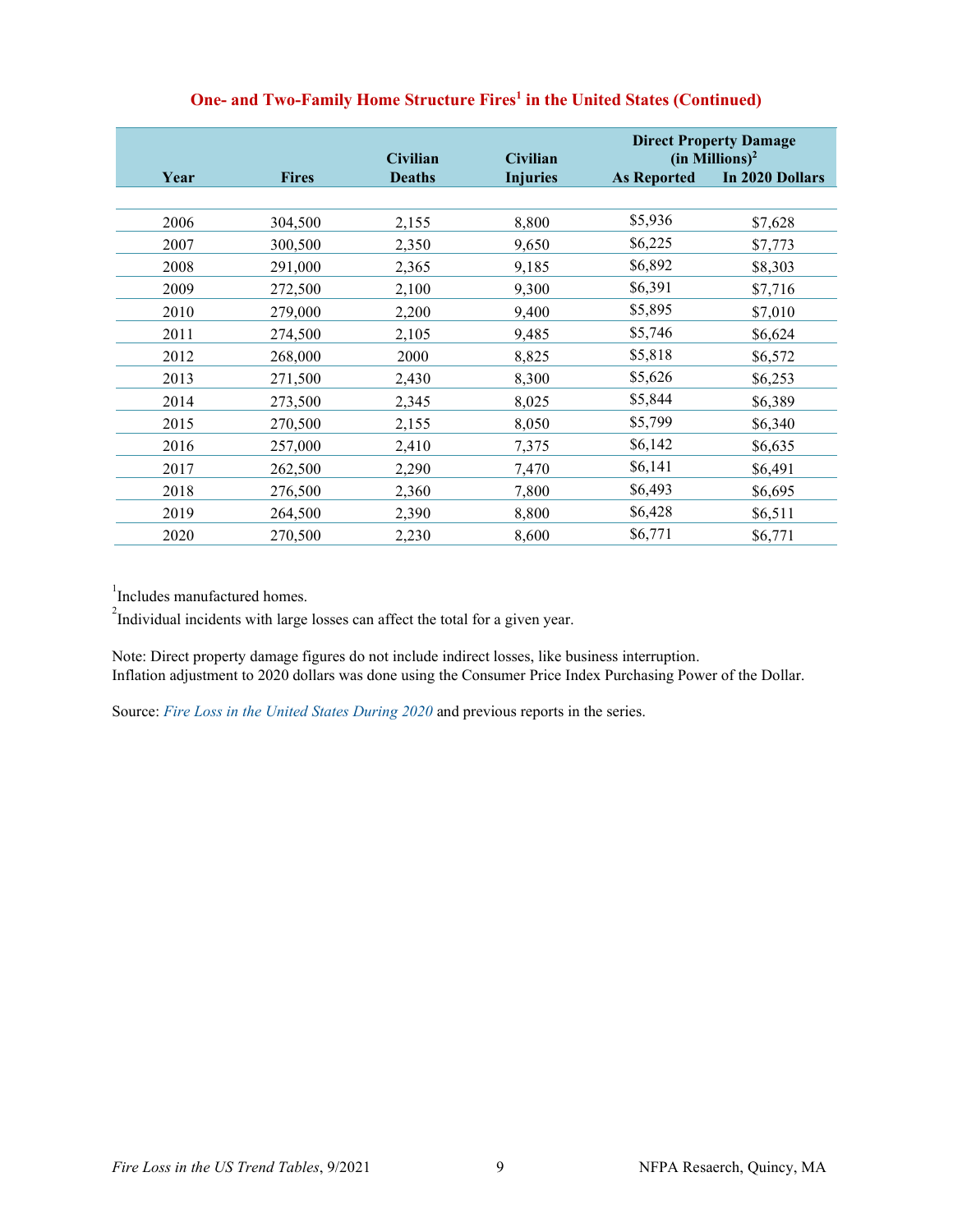#### **Apartment or Multifamily Housing Structure Fires in the United States**

The estimates below are based on fires reported to local (including county) fire departments and derived from the NFPA annual fire experience survey (FES). The FES uses definitions from the US Fire Administration's National Fire Incident Reporting System (NFIRS). In general, any fire that occurs in or on a structure is considered a structure fire, even if no damage was done to the structure itself. (Since the inception of Version 5.0 of NFIRS, a vehicle that burns inside a structure but does not damage the structure is considered a vehicle fire.) In NFIRS 5.0, row houses and townhouses are considered apartments. Apartments in two-family homes or duplexes are not included here.

In some years, large conflagrations, such as the events of September 11, 2001, or fires in the wildland/urban interface (WUI) or other areas, caused large losses that were not broken out by incident type. Such losses are part of the US fire problem but are not included in the tables about specific types of fires.

Fires that were reported to federal or state firefighting organizations or not reported at all are not captured here. Estimates can be skewed by the inclusion or omission of one very serious fire. Anyone who is not a firefighter is considered a civilian.

For details about fires resulting in unusually large numbers of fire deaths or exceptionally large property losses, see NFPA's *[Large-Loss Fires in the United States](https://www.nfpa.org/News-and-Research/Data-research-and-tools/US-Fire-Problem/Large-loss-fires-in-the-United-States)* and *[Catastrophic Multiple-Death Fires](https://www.nfpa.org/News-and-Research/Data-research-and-tools/US-Fire-Problem/Catastrophic-multiple-death-fires)* reports and the associated tables on the costliest and deadliest fires over time. For more information about home structure fires, see the NFPA report *[Home Structure Fires](https://www.nfpa.org/News-and-Research/Data-research-and-tools/Building-and-Life-Safety/Home-Structure-Fires)* and the accompanying supporting tables.

|      |              | Civilian      | Civilian        |                    | <b>Direct Property Damage</b><br>$(in$ Millions) <sup>1</sup> |
|------|--------------|---------------|-----------------|--------------------|---------------------------------------------------------------|
| Year | <b>Fires</b> | <b>Deaths</b> | <b>Injuries</b> | <b>As Reported</b> | In 2020 Dollars                                               |
|      |              |               |                 |                    |                                                               |
| 1980 | 143,500      | 1,025         | 3,600           | \$401              | \$1,262                                                       |
| 1981 | 137,000      | 970           | 4,250           | \$415              | \$1,180                                                       |
| 1982 | 116,500      | 860           | 4,700           | \$353              | \$947                                                         |
| 1983 | 102,000      | 845           | 4,300           | \$413              | \$1,073                                                       |
| 1984 | 99,500       | 785           | 3,650           | \$417              | \$1,038                                                       |
| 1985 | 104,500      | 865           | 3,925           | \$476              | \$1,144                                                       |
| 1986 | 97,500       | 650           | 3,925           | \$472              | \$1,116                                                       |
| 1987 | 103,500      | 790           | 4,765           | \$521              | \$1,188                                                       |
| 1988 | 106,000      | 830           | 4,950           | \$548              | \$1,201                                                       |
| 1989 | 96,000       | 790           | 5,050           | \$541              | \$1,131                                                       |
| 1990 | 95,500       | 680           | 4,975           | \$623              | \$1,236                                                       |
| 1991 | 101,500      | 595           | 5,675           | \$609              | \$1,158                                                       |
| 1992 | 101,000      | 545           | 5,825           | \$597              | \$1,103                                                       |
| 1993 | 100,000      | 685           | 6,300           | \$653              | \$1,171                                                       |
| 1994 | 97,000       | 640           | 5,475           | \$678              | \$1,186                                                       |
| 1995 | 94,000       | 605           | 5,200           | \$649              | \$1,103                                                       |
| 1996 | 93,000       | 565           | 5,175           | \$748              | \$1,236                                                       |
| 1997 | 93,000       | 660           | 5,000           | \$718              | \$1,159                                                       |
| 1998 | 86,500       | 445           | 5,000           | \$631              | \$1,004                                                       |
| 1999 | 88,500       | 520           | 4,500           | \$842              | \$1,309                                                       |
| 2000 | 84,500       | 500           | 4,400           | \$886              | \$1,334                                                       |
| 2001 | 88,000       | 460           | 3,800           | \$864              | \$1,265                                                       |
| 2002 | 88,500       | 390           | 3,700           | \$926              | \$1,334                                                       |
| 2003 | 91,500       | 410           | 3,650           | \$897              | \$1,264                                                       |
| 2004 | 94,000       | 510           | 3,200           | \$885              | \$1,215                                                       |
| 2005 | 94,000       | 460           | 3,000           | \$948              | \$1,257                                                       |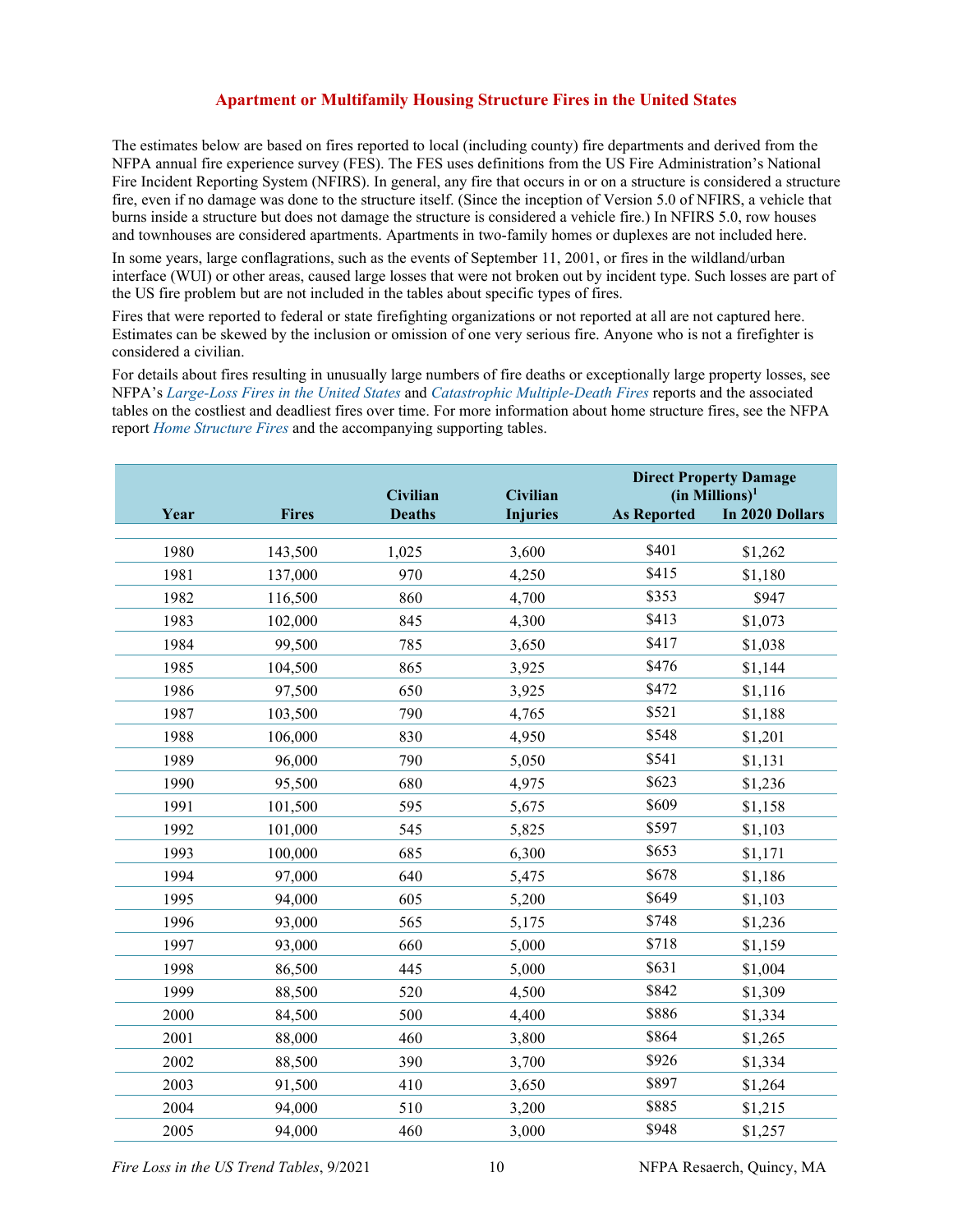|      |              | <b>Civilian</b> | Civilian        | <b>Direct Property Damage</b><br>$(in$ Millions) <sup>1</sup> |                 |
|------|--------------|-----------------|-----------------|---------------------------------------------------------------|-----------------|
| Year | <b>Fires</b> | <b>Deaths</b>   | <b>Injuries</b> | <b>As Reported</b>                                            | In 2020 Dollars |
|      |              |                 |                 |                                                               |                 |
| 2006 | 91,500       | 425             | 3,700           | \$896                                                         | \$1,151         |
| 2007 | 98,500       | 515             | 3,950           | \$1,164                                                       | \$1,453         |
| 2008 | 95,500       | 390             | 3,975           | \$1,351                                                       | \$1,628         |
| 2009 | 90,000       | 465             | 3,350           | \$1,225                                                       | \$1,479         |
| 2010 | 90,500       | 440             | 3,950           | \$1,033                                                       | \$1,228         |
| 2011 | 95,500       | 415             | 4,425           | \$1,168                                                       | \$1,347         |
| 2012 | 97,000       | 380             | 4,050           | \$1,192                                                       | \$1,346         |
| 2013 | 98,000       | 325             | 3,900           | \$1,166                                                       | \$1,296         |
| 2014 | 94,000       | 400             | 3,800           | \$982                                                         | \$1,074         |
| 2015 | 95,000       | 405             | 3,025           | \$1,161                                                       | \$1,269         |
| 2016 | 95,000       | 325             | 3,375           | \$1,089                                                       | \$1,176         |
| 2017 | 95,000       | 340             | 3,130           | \$1,600                                                       | \$1,691         |
| 2018 | 86,500       | 360             | 3,400           | \$1,529                                                       | \$1,577         |
| 2019 | 75,000       | 380             | 3,400           | \$1,339                                                       | \$1,356         |
| 2020 | 86,000       | 350             | 2,900           | \$1,629                                                       | \$1,629         |

# **Apartment or Multifamily Housing Structure Fires in United States (Continued)**

<sup>1</sup>Individual incidents with large losses can affect the total for a given year.

Note: Direct property damage figures do not include indirect losses, like business interruption. Inflation adjustment to 2020 dollars was done using the Consumer Price Index Purchasing Power of the Dollar.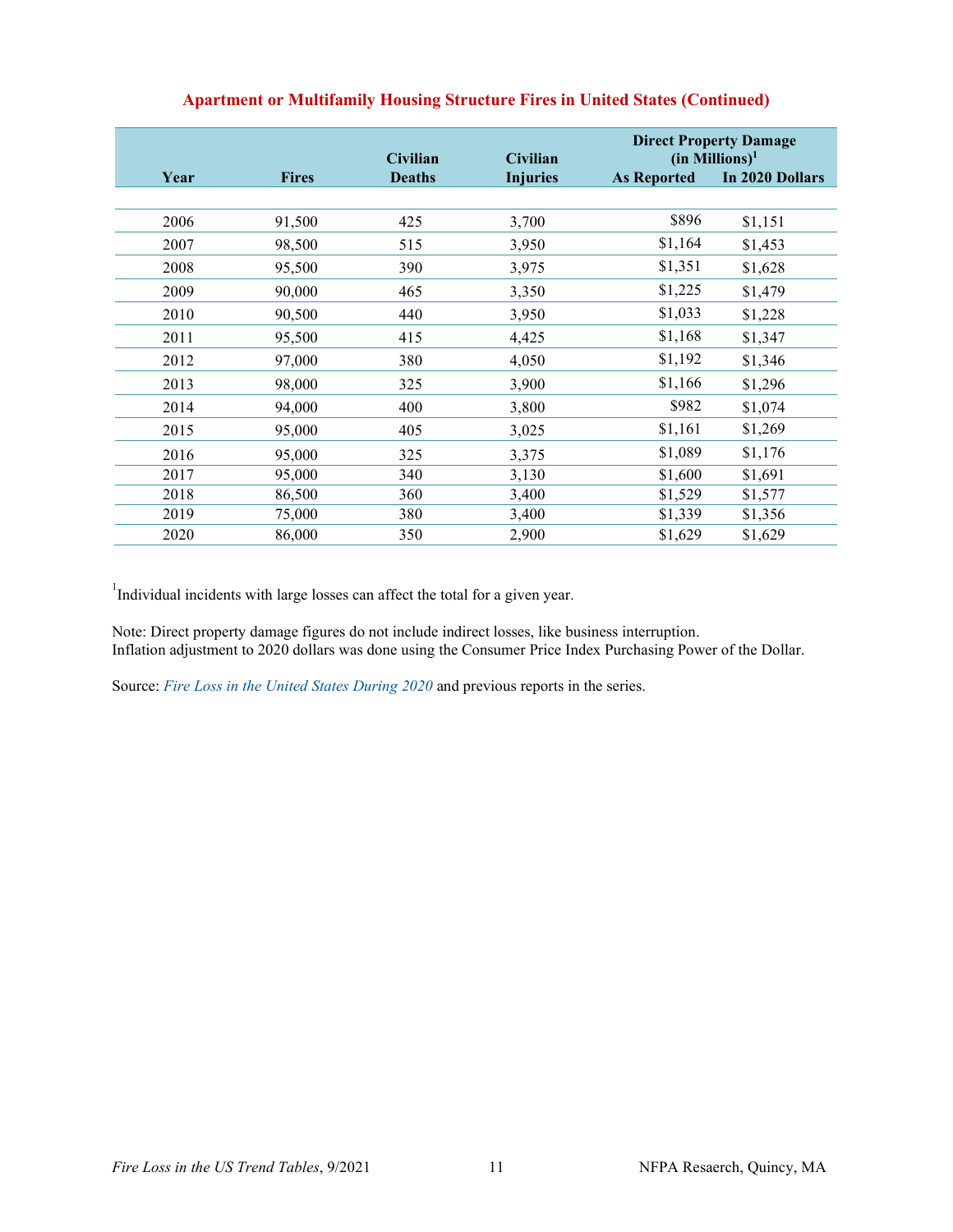#### **Residential Structure Fire Problem in the United States**

The estimates below are based on fires reported to local (including county) fire departments and derived from the NFPA annual fire experience survey (FES). The FES uses definitions from the US Fire Administration's National Fire Incident Reporting System (NFIRS). In general, any fire that occurs in or on a structure is considered a structure fire, even if no damage was done to the structure itself. (Since the inception of Version 5.0 of NFIRS, a vehicle that burns inside a structure but does not damage the structure is considered a vehicle fire.) Residential structures include homes, hotels and motels, dormitories and related properties, rooming houses, unclassified residential properties, and, since NFIRS 5.0, residential board and care properties.

In some years, large conflagrations, such as the events of September 11, 2001, or fires in the wildland/urban interface (WUI) or other areas, caused large losses that were not broken out by incident type. Such losses are part of the US fire problem but are not included in the tables about specific types of fires.

Fires that were reported to federal or state firefighting organizations or not reported at all are not captured here. Estimates can be skewed by the inclusion or omission of one very serious fire. Anyone who is not a firefighter is considered a civilian.

For details about fires resulting in unusually large numbers of fire deaths or exceptionally large property losses, see NFPA's *[Large-Loss Fires in the United States](https://www.nfpa.org/News-and-Research/Data-research-and-tools/US-Fire-Problem/Large-loss-fires-in-the-United-States)* and *[Catastrophic Multiple-Death Fires](https://www.nfpa.org/News-and-Research/Data-research-and-tools/US-Fire-Problem/Catastrophic-multiple-death-fires)* reports and the associated tables on the costliest and deadliest fires over time. To find annual averages of fires and losses by property use and broad incident type, use the NFPA [Fires by Occupancy or Property Type](https://www.nfpa.org/News-and-Research/Data-research-and-tools/US-Fire-Problem/Fires-by-occupancy-or-property-type) tool.

|      |              |                 |                 |                    | <b>Direct Property Damage</b> |
|------|--------------|-----------------|-----------------|--------------------|-------------------------------|
|      |              | <b>Civilian</b> | Civilian        |                    | $(in \text{ Billions})^1$     |
| Year | <b>Fires</b> | <b>Deaths</b>   | <b>Injuries</b> | <b>As Reported</b> | In 2020 Dollars               |
|      |              |                 |                 |                    |                               |
| 1980 | 757,500      | 5,446           | 21,100          | \$3.0              | \$9.4                         |
| 1981 | 733,000      | 5,540           | 20,375          | \$3.3              | \$9.4                         |
| 1982 | 676,500      | 4,940           | 21,100          | \$3.3              | \$8.8                         |
| 1983 | 641,500      | 4,820           | 21,450          | \$3.3              | \$8.6                         |
| 1984 | 623,000      | 4,240           | 19,275          | \$3.4              | \$8.5                         |
| 1985 | 622,000      | 5,025           | 19,825          | \$3.8              | \$9.1                         |
| 1986 | 581,500      | 4,770           | 19,025          | \$3.6              | \$8.5                         |
| 1987 | 551,500      | 4,660           | 20,440          | \$3.7              | \$8.4                         |
| 1988 | 552,500      | 5,065           | 22,600          | \$4.0              | \$8.8                         |
| 1989 | 513,500      | 4,435           | 20,750          | \$4.0              | \$8.4                         |
| 1990 | 467,000      | 4,115           | 20,650          | \$4.3              | \$8.5                         |
| 1991 | 478,000      | 3,575           | 21,850          | $$5.6^1$           | \$10.7                        |
| 1992 | 472,000      | 3,765           | 21,600          | \$3.9              | \$7.2                         |
| 1993 | 470,000      | 3,825           | 22,600          | $$4.8^2$           | \$8.6                         |
| 1994 | 451,000      | 3,465           | 20,025          | \$4.3              | \$7.5                         |
| 1995 | 425,500      | 3,695           | 19,125          | \$4.4              | \$7.5                         |
| 1996 | 428,000      | 4,080           | 19,300          | \$5.0              | \$8.3                         |
| 1997 | 406,500      | 3,390           | 17,775          | \$4.6              | \$7.4                         |
| 1998 | 381,500      | 3,250           | 17,175          | \$4.4              | \$7.0                         |
| 1999 | 383,000      | 2,920           | 16,425          | \$5.1              | \$7.9                         |
| 2000 | 379,500      | 3,445           | 17,400          | \$5.7              | \$8.6                         |
| 2001 | 396,500      | 3,140           | 15,575          | \$5.6              | \$8.2                         |
| 2002 | 401,000      | 2,695           | 14,050          | \$6.1              | \$8.8                         |
| 2003 | 402,000      | 3,165           | 14,075          | \$6.1              | \$8.6                         |
| 2004 | 410,500      | 3,225           | 14,175          | \$5.9              | \$8.1                         |
| 2005 | 396,000      | 3,055           | 13,825          | \$6.9              | \$9.2                         |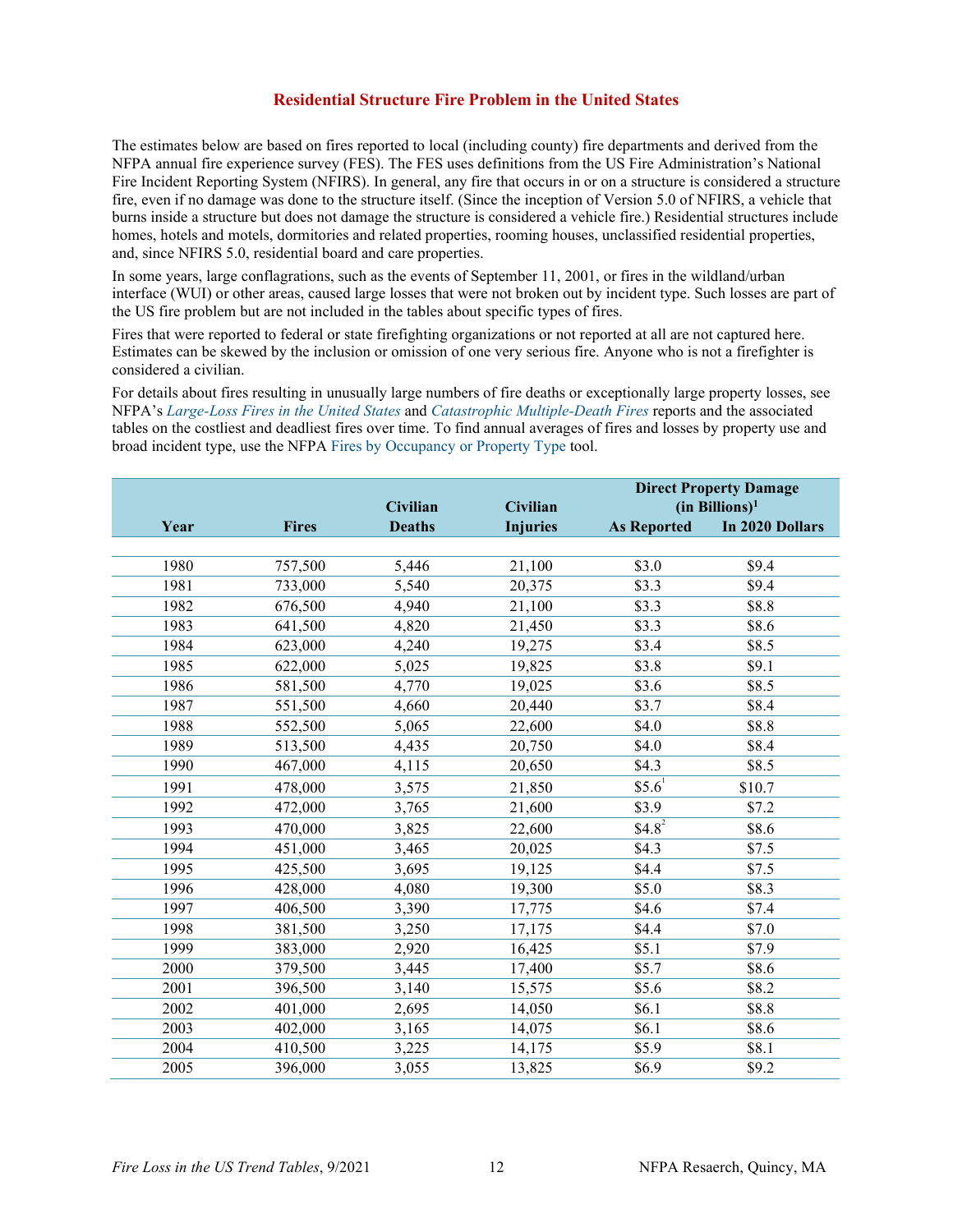|      |              | <b>Civilian</b> | <b>Civilian</b> | <b>Direct Property Damage</b><br>(in Billions) <sup>1</sup> |                 |  |
|------|--------------|-----------------|-----------------|-------------------------------------------------------------|-----------------|--|
| Year | <b>Fires</b> | <b>Deaths</b>   | <b>Injuries</b> | <b>As Reported</b>                                          | In 2020 Dollars |  |
|      |              |                 |                 |                                                             |                 |  |
| 2006 | 412,500      | 2,620           | 12,925          | \$7.0                                                       | \$9.0           |  |
| 2007 | 414,000      | 2,895           | 14,000          | \$7.5                                                       | \$9.4           |  |
| 2008 | 403,000      | 2,780           | 13,560          | \$8.6                                                       | \$10.4          |  |
| 2009 | 377,000      | 2,590           | 13,050          | \$7.8                                                       | \$9.4           |  |
| 2010 | 384,000      | 2,665           | 13,800          | \$7.1                                                       | \$8.4           |  |
| 2011 | 386,000      | 2,550           | 14,360          | \$7.1                                                       | \$8.2           |  |
| 2012 | 381,000      | 2,405           | 13,125          | \$7.2                                                       | \$8.1           |  |
| 2013 | 387,000      | 2,785           | 12,575          | \$7.0                                                       | \$7.8           |  |
| 2014 | 386,500      | 2,795           | 12,175          | \$7.0                                                       | \$7.7           |  |
| 2015 | 388,000      | 2,605           | 11,575          | \$7.2                                                       | \$7.9           |  |
| 2016 | 371,500      | 2,800           | 11,125          | \$7.4                                                       | \$8.0           |  |
| 2017 | 379,000      | 2,710           | 10,910          | \$7.9                                                       | \$8.4           |  |
| 2018 | 387,000      | 2,820           | 11,600          | \$8.3                                                       | \$8.6           |  |
| 2019 | 361,500      | 2,870           | 12,700          | \$8.0                                                       | \$8.1           |  |
| 2020 | 379,500      | 2,630           | 11,900          | \$8.7                                                       | \$8.7           |  |

# **Residential Structure Fires in the United States (Continued)**

<sup>1</sup>Individual incidents with large losses can affect the total for a given year.

Note: Direct property damage figures do not include indirect losses, like business interruption. Inflation adjustment to 2020 dollars was done using the Consumer Price Index Purchasing Power of the Dollar.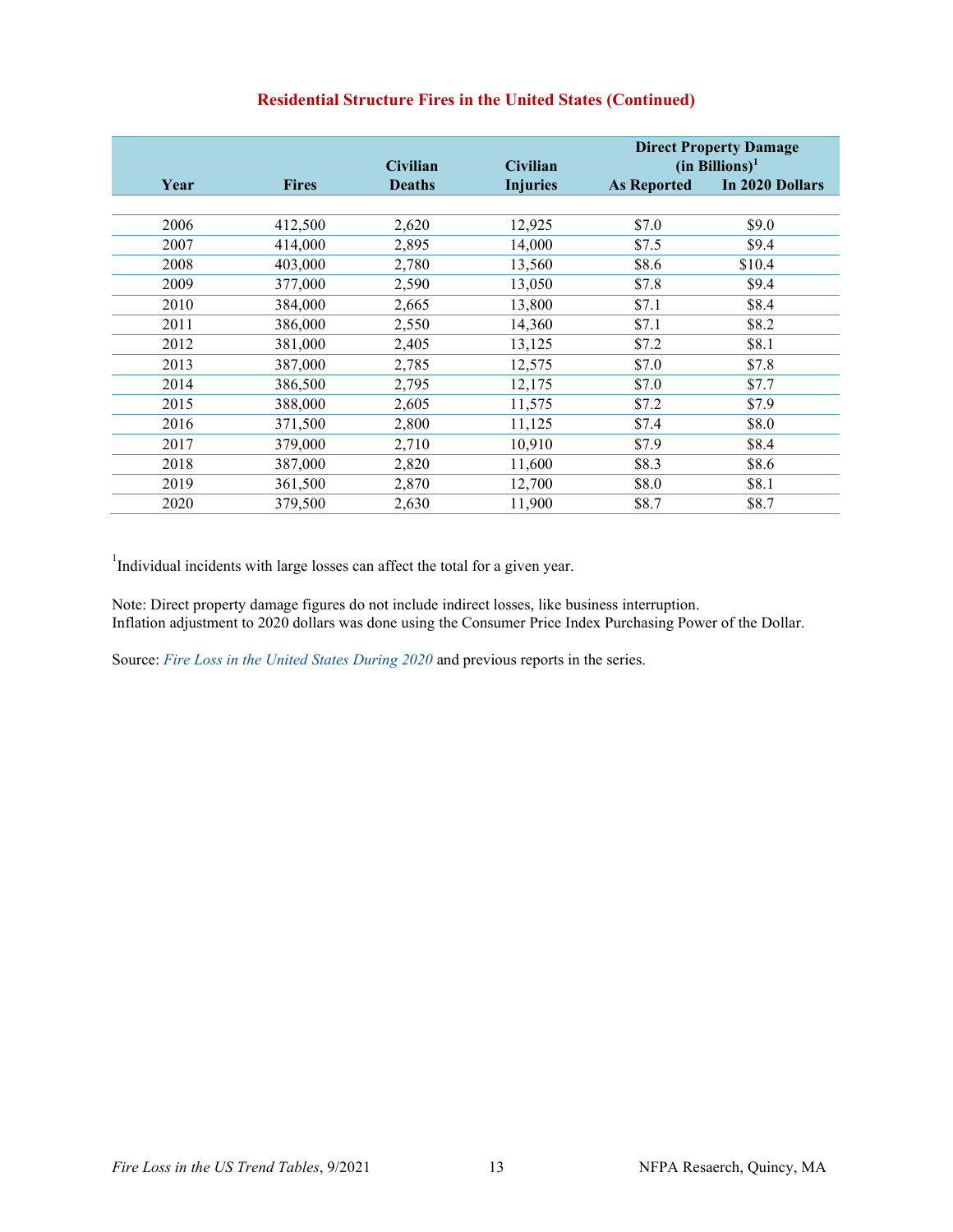#### **Non-Home Structure Fires in the United States**

The estimates below are based on fires reported to local (including county) fire departments and derived from the NFPA annual fire experience survey (FES). The FES uses definitions from the US Fire Administration's National Fire Incident Reporting System (NFIRS). In general, any fire that occurs in or on a structure is considered a structure fire, even if no damage was done to the structure itself. (Since the inception of Version 5.0 of NFIRS, a vehicle that burns inside a structure but does not damage the structure is considered a vehicle fire.) Non-home properties exclude one- or two-family homes and apartments but *include* other residential properties such as hotels and motels, dormitories and related properties, rooming houses, unclassified residential properties, and, since NFIRS 5.0, residential board and care properties.

In some years, large conflagrations, such as the events of September 11, 2001, or fires in the wildland/urban interface (WUI) or other areas, caused large losses that were not broken out by incident type. Such losses are part of the US fire problem but are not included in the tables about specific types of fires.

Fires that were reported to federal or state firefighting organizations or not reported at all are not captured here. Estimates can be skewed by the inclusion or omission of one very serious fire. Anyone who is not a firefighter is considered a civilian.

For details about fires resulting in unusually large numbers of fire deaths or exceptionally large property losses, see NFPA's *[Large-Loss Fires in the United States](https://www.nfpa.org/News-and-Research/Data-research-and-tools/US-Fire-Problem/Large-loss-fires-in-the-United-States)* and *[Catastrophic Multiple-Death Fires](https://www.nfpa.org/News-and-Research/Data-research-and-tools/US-Fire-Problem/Catastrophic-multiple-death-fires)* reports and the associated tables on the costliest and deadliest fires over time. To find annual averages of fires and losses by property use and broad incident type, use the NFPA [Fires by Occupancy or Property Type](https://www.nfpa.org/News-and-Research/Data-research-and-tools/US-Fire-Problem/Fires-by-occupancy-or-property-type) tool.

|       |              |                           |                 |                    | <b>Direct Property Damage</b>                 |
|-------|--------------|---------------------------|-----------------|--------------------|-----------------------------------------------|
|       |              | Civilian<br><b>Deaths</b> | Civilian        |                    | (in Billions) <sup>1</sup><br>in 2020 Dollars |
| Year  | <b>Fires</b> |                           | <b>Injuries</b> | as Reported        |                                               |
| 1980  | 331,000      | 475                       | 5,025           | \$2.6              | \$8.2                                         |
| 1981  | 316,500      | 360                       | 6,575           | \$2.8              | \$8.0                                         |
| 1982  | 292,000      | 380                       | 5,125           | \$2.6              | \$7.0                                         |
| 1983  | 243,000      | 420                       | 5,400           | \$2.6              | \$6.8                                         |
| 1984  | 242,500      | 450                       | 4,275           | \$2.5              | \$6.2                                         |
| 1985  | 253,500      | 380                       | 4,175           | \$2.7              | \$6.5                                         |
|       |              |                           |                 |                    | \$5.7                                         |
| 1986  | 234,500      | 330                       | 4,175           | \$2.4              |                                               |
| 1987  | 221,500      | 310                       | 3,850           | \$2.6              | \$5.9                                         |
| 1988  | 206,500      | 325                       | 4,200           | \$3.3 <sup>3</sup> | \$7.2                                         |
| 1989  | 189,500      | 320                       | 3,750           | \$3.6 <sup>4</sup> | \$7.5                                         |
| 1990  | 169,500      | 350                       | 3,850           | \$2.6              | \$5.2                                         |
| 1991  | 176,000      | 265                       | 3,700           | \$2.9              | \$5.5                                         |
| 1992  | 178,500      | 235                       | 3,225           | \$3.2              | \$5.9                                         |
| 1993  | 163,500      | 260                       | 4,550           | \$2.6              | \$4.7                                         |
| 1994  | 176,000      | 165                       | 3,650           | \$2.7              | \$4.7                                         |
| 1995  | 159,500      | 345                       | 3,075           | \$3.4              | \$5.8                                         |
| 1996  | 161,500      | 185                       | 3,000           | \$3.1              | \$5.1                                         |
| 1997  | 156,500      | 150                       | 3,075           | \$2.6              | \$4.2                                         |
| 1998  | 148,000      | 200                       | 2,625           | \$2.4              | \$3.8                                         |
| 1999  | 152,000      | 145                       | 2,475           | \$3.5              | \$5.4                                         |
| 2000  | 137,500      | 115                       | 2,625           | \$3.0              | \$4.5                                         |
| 20012 | 138,000      | 110                       | 2,025           | \$3.4              | \$5.0                                         |
| 2002  | 130,000      | 105                       | 1,950           | \$2.8              | \$4.0                                         |
| 2003  | 131,000      | 240                       | 1,950           | \$2.7              | \$3.8                                         |
| 2004  | 130,500      | 115                       | 1,825           | \$2.5              | \$3.4                                         |
| 2005  | 130,000      | 75                        | 2,025           | \$2.5              | \$3.3                                         |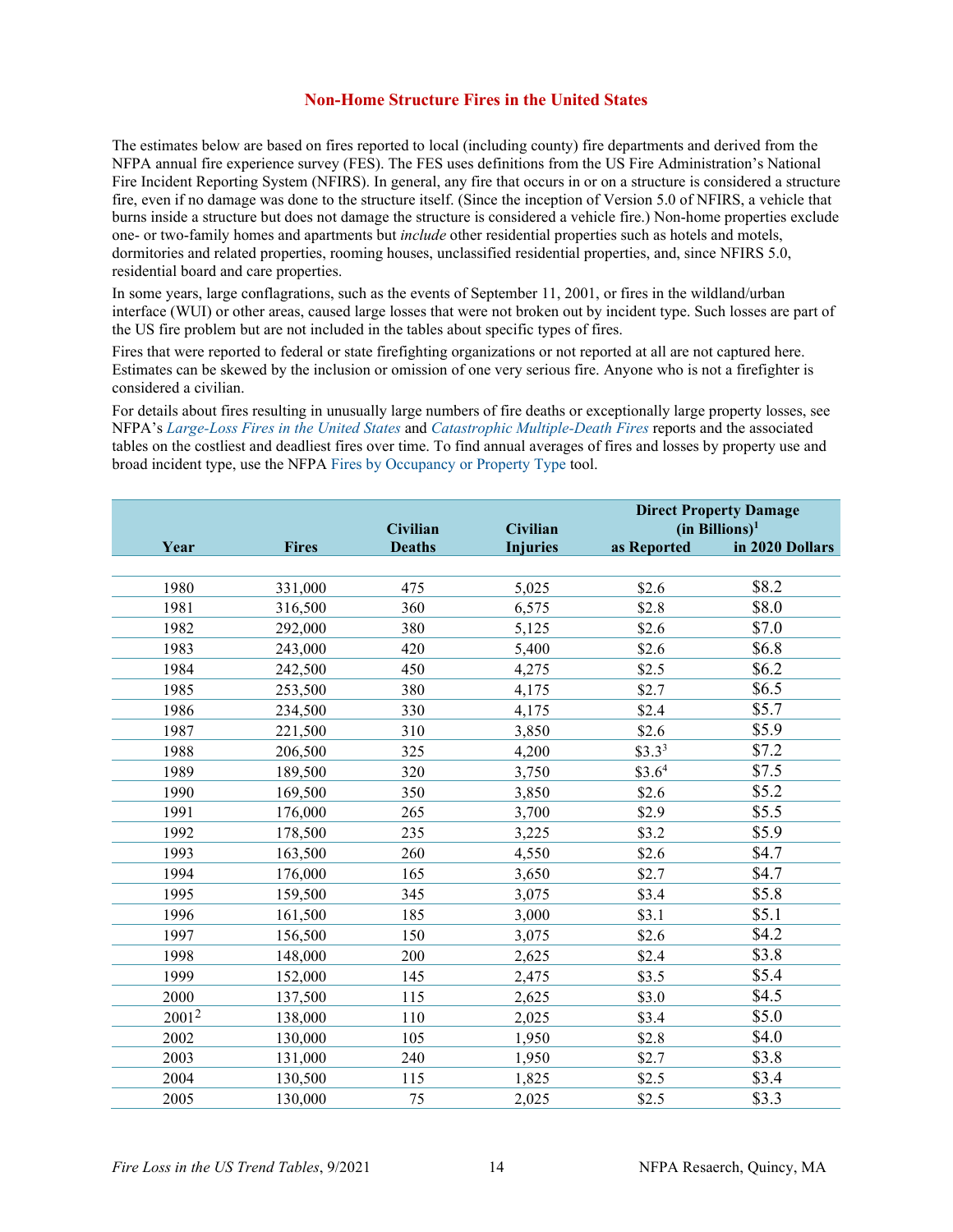|      |              | <b>Civilian</b> | <b>Civilian</b> | <b>Direct Property Damage</b><br>$(in \text{ Billions})^1$ |                 |
|------|--------------|-----------------|-----------------|------------------------------------------------------------|-----------------|
| Year | <b>Fires</b> | <b>Deaths</b>   | <b>Injuries</b> | as Reported                                                | in 2020 Dollars |
|      |              |                 |                 |                                                            |                 |
| 2006 | 128,000      | 125             | 1,850           | \$2.8                                                      | \$3.6           |
| 2007 | 131,500      | 135             | 1,750           | \$3.2                                                      | \$4.0           |
| 2008 | 128,500      | 145             | 1,800           | \$4.1                                                      | \$4.9           |
| 2009 | 118,000      | 130             | 2,090           | \$3.2                                                      | \$3.9           |
| 2010 | 112,500      | 115             | 2,070           | \$2.8                                                      | \$3.3           |
| 2011 | 114,500      | 120             | 1,725           | \$2.8                                                      | \$3.2           |
| 2012 | 115,500      | 90              | 1,825           | \$2.8                                                      | \$3.2           |
| 2013 | 118,000      | 100             | 1,875           | \$2.7                                                      | \$3.0           |
| 2014 | 126,500      | 115             | 1,600           | \$3.0                                                      | \$3.3           |
| 2015 | 136,000      | 125             | 1,925           | \$3.3                                                      | \$3.6           |
| 2016 | 123,500      | 215             | 2,025           | \$3.2                                                      | \$3.5           |
| 2017 | 142,000      | 185             | 1,560           | \$3.0                                                      | \$3.2           |
| 2018 | 136,000      | 190             | 1,500           | \$3.0                                                      | \$3.1           |
| 2019 | 142,000      | 210             | 1,700           | \$4.5                                                      | \$4.6           |
| 2020 | 134,000      | 150             | 1.500           | \$3.7                                                      | \$3.7           |

# **Non-Home Structure Fires in the United States Problem (Continued)**

<sup>1</sup>Individual incidents with large losses can affect the total for a given year.

2Does not include the events of 9/11/01, which caused 2,451 civilian deaths; 800 civilian injuries; and \$33.44 billion in property loss.

Note: Direct property damage figures do not include indirect losses, like business interruption. Inflation adjustment to 2020 dollars was done using the Consumer Price Index Purchasing Power of the Dollar.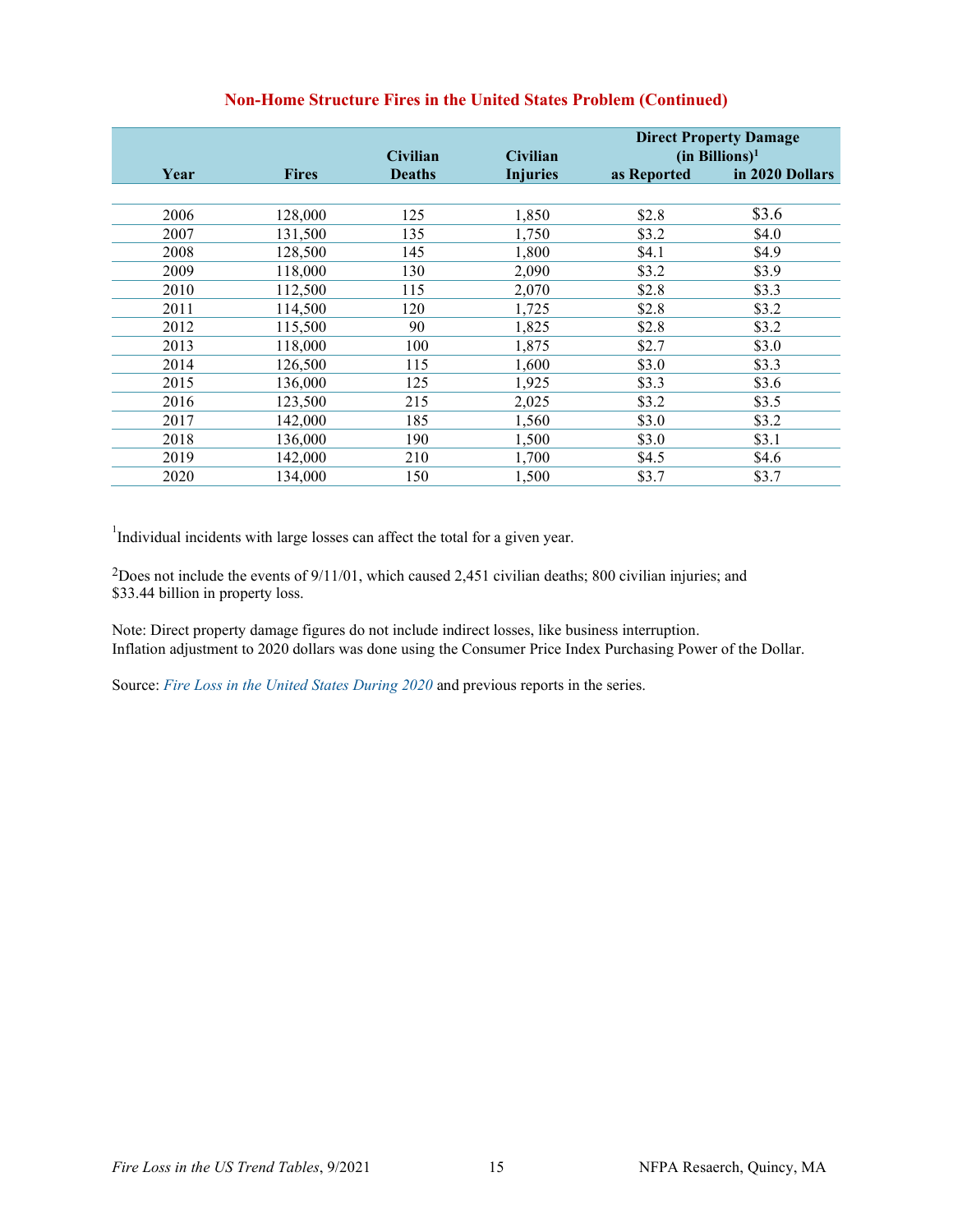#### **Non-Residential Structure Fires in the United States**

The estimates below are based on fires reported to local (including county) fire departments and derived from the NFPA annual fire experience survey (FES). The FES uses definitions from the US Fire Administration's National Fire Incident Reporting System (NFIRS). In general, any fire that occurs in or on a structure is considered a structure fire, even if no damage was done to the structure itself. (Since the inception of Version 5.0 of NFIRS, a vehicle that burns inside a structure but does not damage the structure is considered a vehicle fire.) Non-residential properties exclude one- or two-family homes and apartments, hotels and motels, dormitories and related properties, rooming houses, unclassified residential properties, and, since NFIRS 5.0, residential board and care properties.

In some years, large conflagrations, such as the events of September 11, 2001, or fires in the wildland/urban interface (WUI) or other areas, caused large losses that were not broken out by incident type. Such losses are part of the US fire problem but are not included in the tables about specific types of fires.

Fires that were reported to federal or state firefighting organizations, handled by industrial fire brigades, or not reported at all are not captured here. Estimates can be skewed by the inclusion or omission of one very serious fire. Anyone who is not a firefighter is considered a civilian.

For details about fires resulting in unusually large numbers of fire deaths or exceptionally large property losses, see NFPA's *[Large-Loss Fires in the United States](https://www.nfpa.org/News-and-Research/Data-research-and-tools/US-Fire-Problem/Large-loss-fires-in-the-United-States)* and *[Catastrophic Multiple-Death Fires](https://www.nfpa.org/News-and-Research/Data-research-and-tools/US-Fire-Problem/Catastrophic-multiple-death-fires)* reports and the associated tables on the costliest and deadliest fires over time. To find annual averages of fires and losses by property use and broad incident type, use the NFPA [Fires by Occupancy or Property Type](https://www.nfpa.org/News-and-Research/Data-research-and-tools/US-Fire-Problem/Fires-by-occupancy-or-property-type) tool.

|                   |              |                 |                 |               | <b>Direct Property Damage</b> |
|-------------------|--------------|-----------------|-----------------|---------------|-------------------------------|
|                   |              | <b>Civilian</b> | Civilian        |               | $(in$ Billions) <sup>1</sup>  |
| Year              | <b>Fires</b> | <b>Deaths</b>   | <b>Injuries</b> | as Reported   | in 2020 Dollars               |
|                   |              |                 |                 |               |                               |
| 1980              | 307,500      | 229             | 3,625           | \$2.4         | \$7.6                         |
| 1981              | 294,500      | 220             | 5,325           | \$2.7         | \$7.7                         |
| 1982              | 270,000      | 260             | 4,475           | \$2.5         | \$6.7                         |
| 1983              | 227,000      | 270             | 4,700           | \$2.5         | \$6.5                         |
| 1984              | 225,000      | 285             | 3,750           | \$2.5         | \$6.2\$                       |
| 1985              | 237,500      | 240             | 3,525           | \$2.7         | \$6.5                         |
| 1986              | 218,500      | 215             | 3,725           | \$2.3         | \$5.4                         |
| 1987              | 206,500      | 220             | 3,375           | \$2.5         | \$5.7                         |
| 1988              | 192,500      | 215             | 3,675           | $\sqrt{$3.2}$ | \$7.0                         |
| 1989              | 174,500      | 220             | 3,275           | \$3.5         | \$7.3                         |
| 1990              | 157,000      | 285             | 3,425           | \$2.5         | \$5.0                         |
| 1991              | 162,500      | 190             | 3,125           | \$2.8         | \$5.3                         |
| 1992              | 165,500      | 175             | 2,725           | \$3.1         | \$5.7                         |
| 1993              | 151,500      | 155             | 3,950           | \$2.6         | \$4.7                         |
| 1994              | 163,000      | 125             | 3,100           | \$2.6         | \$4.5                         |
| 1995              | 148,000      | 290             | 2,600           | \$3.3         | \$5.6                         |
| 1996              | 150,500      | 140             | 2,575           | \$3.0         | \$5.0                         |
| 1997              | 145,500      | 120             | 2,600           | \$2.5         | \$4.0                         |
| 1998              | 136,000      | 170             | 2,250           | \$2.3         | \$3.7                         |
| 1999              | 140,000      | 120             | 2,100           | \$3.4         | \$5.3                         |
| 2000              | 126,000      | 90              | 2,200           | \$2.8         | \$4.2                         |
| 20012             | 125,000      | 80              | 1,650           | \$3.2         | \$4.7                         |
| 2002              | 118,000      | $\overline{80}$ | 1,550           | $\sqrt{$2.7}$ | \$3.9                         |
| $\overline{2003}$ | 117,500      | 220             | 1,525           | $\sqrt{$2.6}$ | $\sqrt{$3.7}$                 |
| 2004              | 115,500      | 80              | 1,350           | \$2.4         | \$3.3                         |
| 2005              | 115,000      | $\overline{50}$ | 1,500           | $\sqrt{$2.3}$ | \$3.1                         |
| 2006              | 111,500      | 85              | 1,425           | \$2.6         | \$3.3                         |
| 2007              | 116,500      | 105             | 1,350           | $\sqrt{$3.1}$ | \$3.3                         |
| 2008              | 112,000      | 120             | 1,400           | \$3.8         | \$3.9                         |
| 2009              | 103,500      | 105             | 1,690           | \$3.0         | \$4.6                         |
| 2010              | 98,000       | $\overline{90}$ | 1,620           | \$2.6         | \$3.6                         |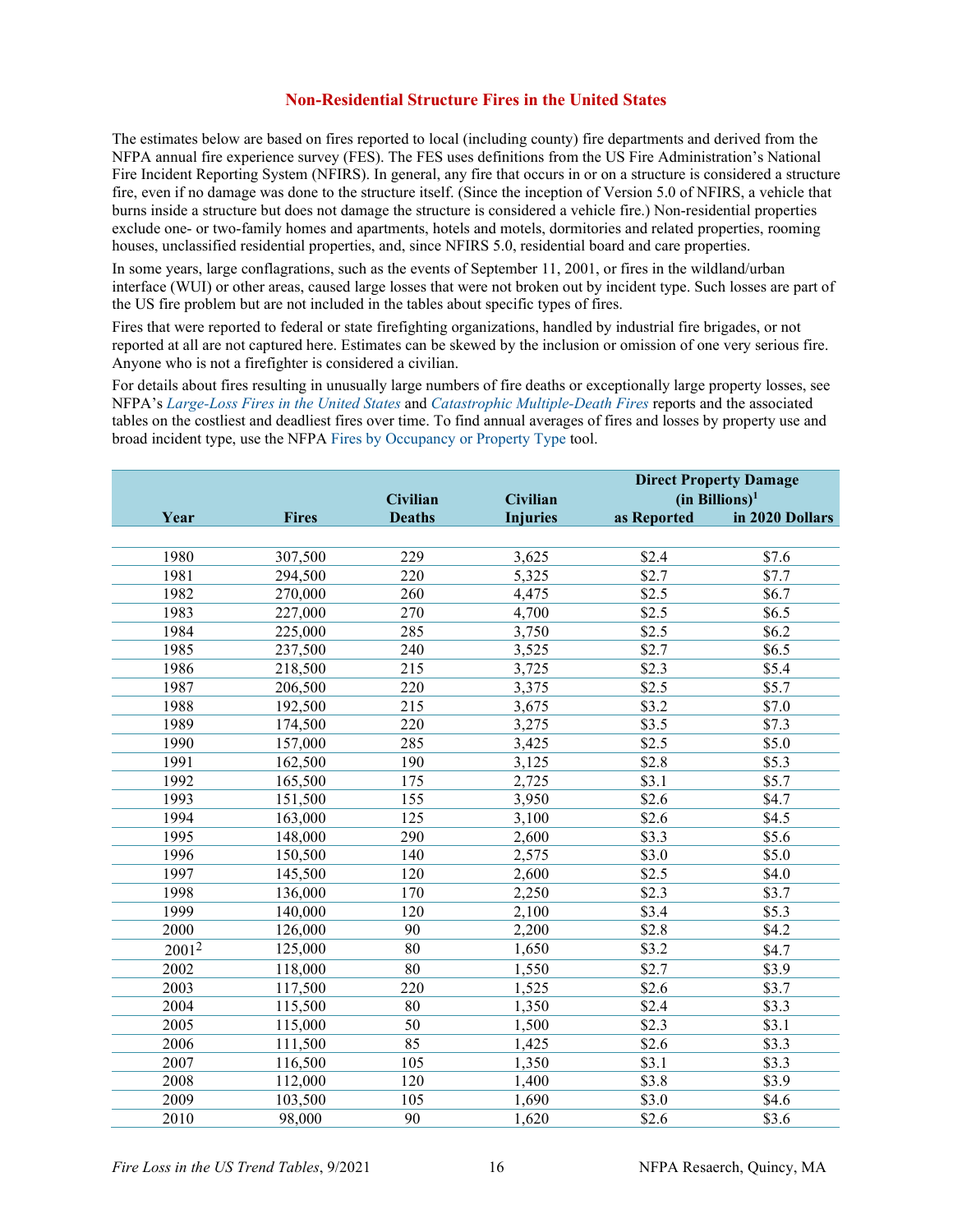# **Non-Residential Structure Fires in the United States (Continued)**

|      |              | <b>Civilian</b> | <b>Civilian</b> | <b>Direct Property Damage</b><br>$(in \text{ Billions})^1$ |                 |
|------|--------------|-----------------|-----------------|------------------------------------------------------------|-----------------|
| Year | <b>Fires</b> | <b>Deaths</b>   | <b>Injuries</b> | as Reported                                                | in 2020 Dollars |
|      |              |                 |                 |                                                            |                 |
| 2011 | 98,500       | 90              | 1,275           | \$2.6                                                      | \$3.1           |
| 2012 | 99,500       | 65              | 1,525           | \$2.6                                                      | \$3.0           |
| 2013 | 100,500      | 70              | 1,500           | \$2.6                                                      | \$2.9           |
| 2014 | 107,500      | 65              | 1,250           | \$2.9                                                      | \$2.9           |
| 2015 | 113,500      | 80              | 1,425           | \$3.1                                                      | \$3.2           |
| 2016 | 104,000      | 150             | 1,650           | \$3.0                                                      | \$3.4           |
| 2017 | 120,000      | 105             | 1,250           | \$2.8                                                      | \$3.2           |
| 2018 | 112,000      | 90              | 1,100           | \$2.8                                                      | \$3.0           |
| 2019 | 120,000      | 110             | 1,200           | \$4.4                                                      | \$4.5           |
| 2020 | 111.000      | 100             | 1.100           | \$3.4                                                      | \$3.4           |

<sup>1</sup>Individual incidents with large losses can affect the total for a given year.

2Does not include the events of 9/11/01, which caused 2,451 civilian deaths; 800 civilian injuries; and \$33.44 billion in property loss.

Note: Direct property damage figures do not include indirect losses, like business interruption. Inflation adjustment to 2020 dollars was done using the Consumer Price Index Purchasing Power of the Dollar.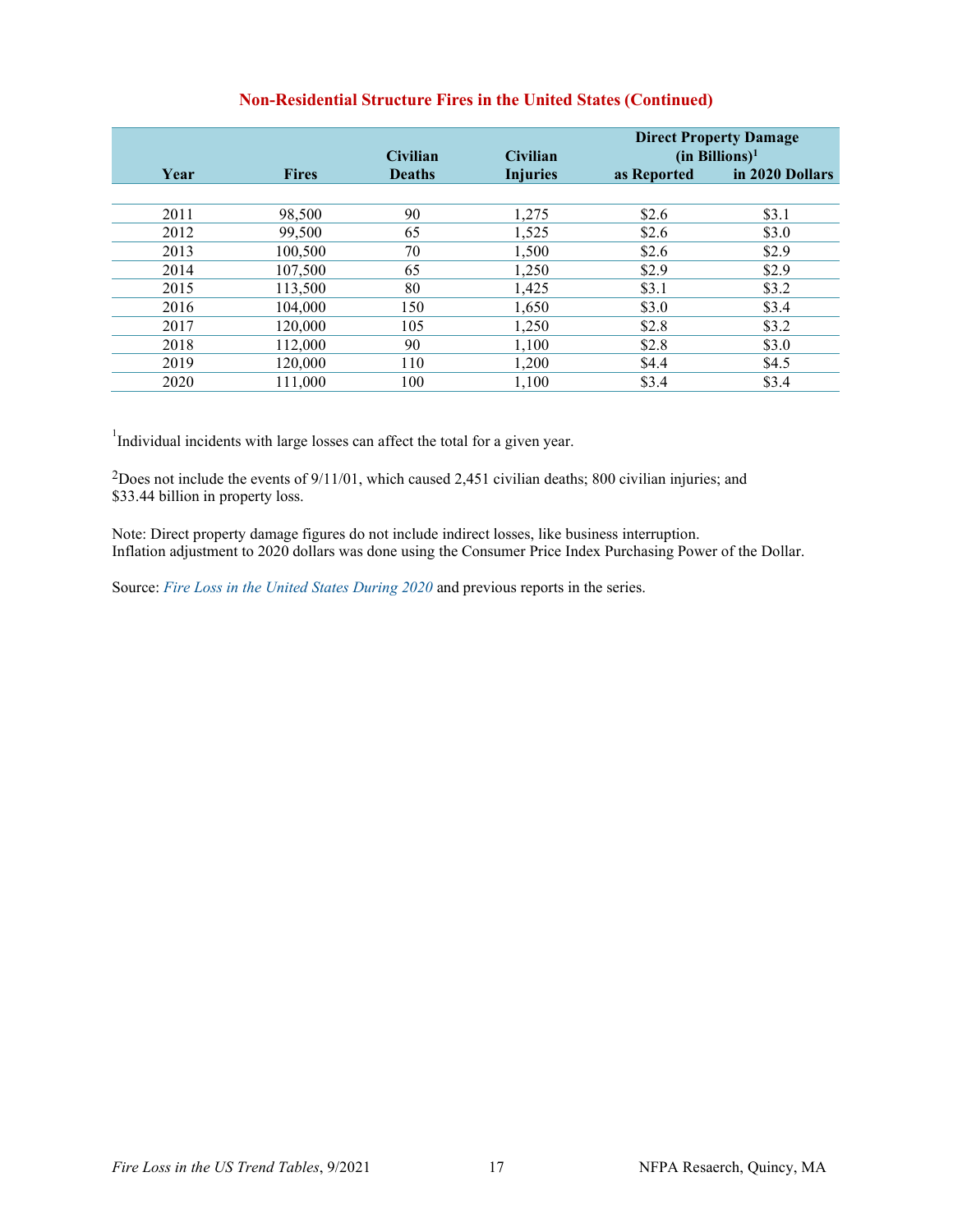#### **Highway Vehicle Fires in the United States**

The estimates below are based on fires reported to local (including county) fire departments and derived from the NFPA annual fire experience survey (FES). The FES uses definitions from the US Fire Administration's National Fire Incident Reporting System (NFIRS.) Since the inception of Version 5.0 of NFIRS, a vehicle that burns inside a structure but does not damage the structure is considered a vehicle fire. Highway vehicles include cars, trucks, motorcycles, buses, recreational vehicles in transit, and other vehicles intended for roadway use. The term *highway* describes the type of vehicle, not the location of the fire. See the NFPA report *[Vehicle Fires](https://www.nfpa.org/-/media/Files/News-and-Research/Fire-statistics-and-reports/US-Fire-Problem/osvehiclefires.pdf)* for more information on the causes and circumstances of these incidents.

In some years, large conflagrations, such as the events of September 11, 2001, or fires in the wildland/urban interface (WUI) or other areas, caused large losses that were not broken out by incident type. Such losses are part of the US fire problem but are not included in the tables about specific types of fires.

Fires that were reported to federal or state firefighting organizations or not reported at all are not captured here. Estimates can be skewed by the inclusion or omission of one very serious fire. Anyone who is not a firefighter is considered a civilian.

For details about fires resulting in unusually large numbers of fire deaths or exceptionally large property losses, see NFPA's *[Large-Loss Fires in the United States](https://www.nfpa.org/News-and-Research/Data-research-and-tools/US-Fire-Problem/Large-loss-fires-in-the-United-States)* and *[Catastrophic Multiple-Death Fires](https://www.nfpa.org/News-and-Research/Data-research-and-tools/US-Fire-Problem/Catastrophic-multiple-death-fires)* reports and the associated tables on the costliest and deadliest fires over time. To find annual averages of fires and losses by property use and broad incident type, use the NFPA [Fires by Occupancy or Property Type](https://www.nfpa.org/News-and-Research/Data-research-and-tools/US-Fire-Problem/Fires-by-occupancy-or-property-type) tool.

|      |              | Civilian      | Civilian        |             | <b>Direct Property Damage</b><br>$(in \text{ Billions})^1$ |
|------|--------------|---------------|-----------------|-------------|------------------------------------------------------------|
| Year | <b>Fires</b> | <b>Deaths</b> | <b>Injuries</b> | as Reported | in 2020 Dollars                                            |
|      |              |               |                 |             |                                                            |
| 1980 | 456,000      | 650           | 2,850           | \$0.5       | \$1.6                                                      |
| 1981 | 453,000      | 770           | 2,900           | \$0.5       | \$1.4                                                      |
| 1982 | 433,000      | 575           | 3,250           | \$0.5       | \$1.3                                                      |
| 1983 | 435,500      | 670           | 3,400           | \$0.6       | \$1.6                                                      |
| 1984 | 437,000      | 530           | 3,250           | \$0.6       | \$1.5                                                      |
| 1985 | 437,000      | 770           | 3,250           | \$0.7       | \$1.7                                                      |
| 1986 | 438,000      | 665           | 2,850           | \$0.7       | \$1.7                                                      |
| 1987 | 451,000      | 755           | 2,900           | \$0.7       | \$1.6                                                      |
| 1988 | 459,000      | 800           | 2,750           | \$0.8       | \$1.8                                                      |
| 1989 | 415,500      | 560           | 2,750           | \$0.8       | \$1.7                                                      |
| 1990 | 415,000      | 645           | 3,025           | \$0.8       | \$1.6                                                      |
| 1991 | 406,500      | 530           | 2,675           | \$0.8       | \$1.5                                                      |
| 1992 | 385,500      | 665           | 2,750           | \$0.8       | \$1.5                                                      |
| 1993 | 402,000      | 540           | 2,400           | \$0.9       | \$1.6                                                      |
| 1994 | 402,000      | 555           | 2,325           | \$1.0       | \$1.7                                                      |
| 1995 | 386,000      | 490           | 2,275           | \$1.0       | \$1.7                                                      |
| 1996 | 395,000      | 550           | 2,075           | \$1.1       | \$1.8                                                      |
| 1997 | 377,000      | 450           | 1,950           | \$1.1       | \$1.8                                                      |
| 1998 | 358,500      | 545           | 2,050           | \$1.1       | \$1.7                                                      |
| 1999 | 345,000      | 450           | 1,600           | \$1.1       | \$1.7                                                      |
| 2000 | 325,000      | 450           | 1,325           | \$1.2       | \$1.8                                                      |
| 2001 | 327,000      | 470           | 1,750           | \$1.3       | \$1.9                                                      |
| 2002 | 307,000      | 540           | 1,700           | \$1.2       | \$1.7                                                      |
| 2003 | 286,000      | 455           | 1,400           | \$1.1       | \$1.6                                                      |
| 2004 | 266,500      | 520           | 1,300           | \$1.0       | \$1.4                                                      |
| 2005 | 259,000      | 500           | 1,450           | \$1.0       | \$1.3                                                      |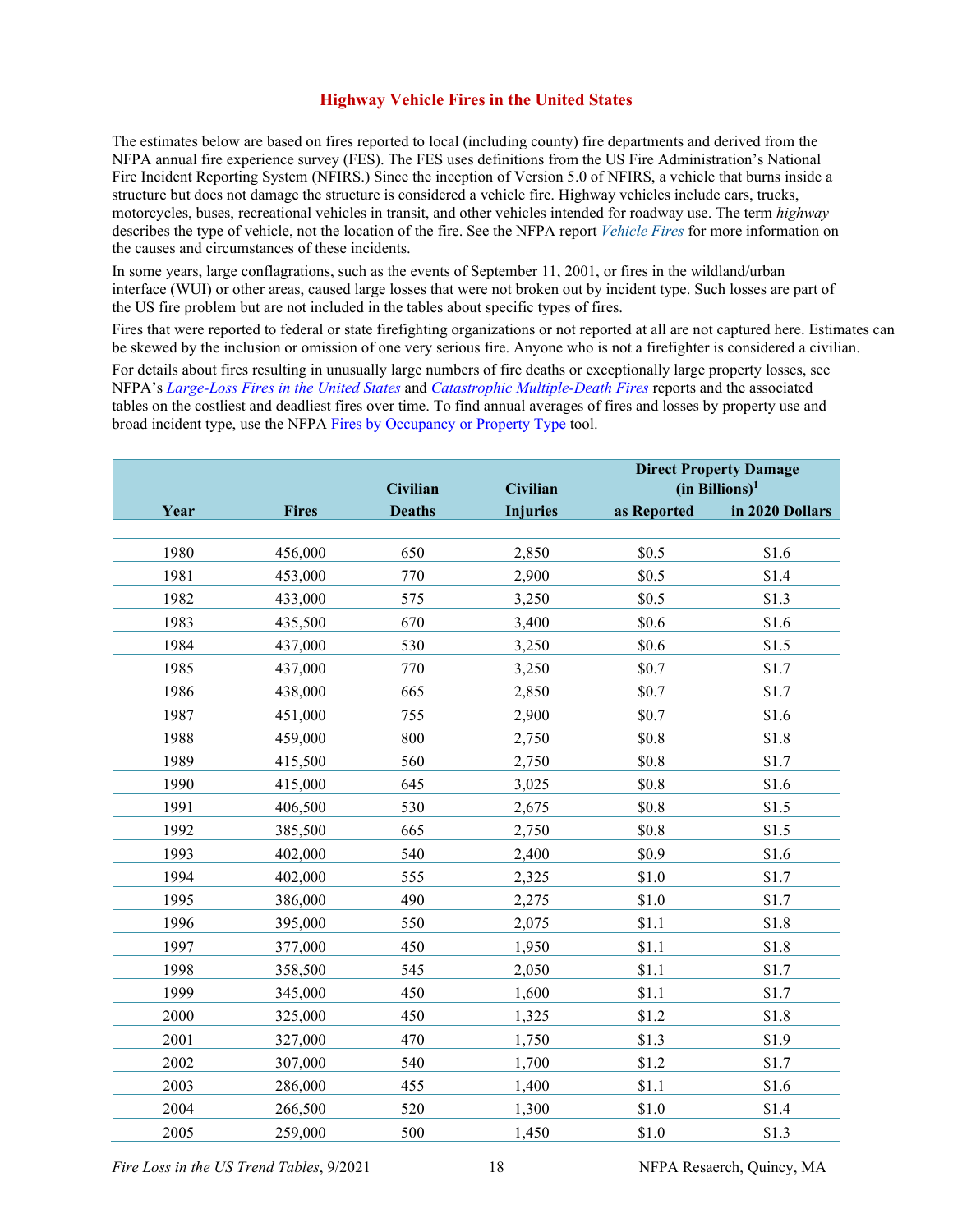|      |              | <b>Civilian</b> | <b>Civilian</b> | <b>Direct Property Damage</b><br>(in Billions) <sup>1</sup> |                 |
|------|--------------|-----------------|-----------------|-------------------------------------------------------------|-----------------|
| Year | <b>Fires</b> | <b>Deaths</b>   | <b>Injuries</b> | as Reported                                                 | in 2020 Dollars |
|      |              |                 |                 |                                                             |                 |
| 2006 | 250,000      | 445             | 1,075           | \$1.0                                                       | \$1.3           |
| 2007 | 227,500      | 365             | 1,500           | \$1.1                                                       | \$1.4           |
| 2008 | 207,000      | 350             | 850             | \$1.2                                                       | \$1.4           |
| 2009 | 190,500      | 260             | 1,455           | \$1.0                                                       | \$1.2           |
| 2010 | 184,500      | 285             | 1,440           | \$1.0                                                       | \$1.2           |
| 2011 | 187,500      | 270             | 1,020           | \$1.0                                                       | \$1.2           |
| 2012 | 172,500      | 300             | 800             | \$1.3                                                       | \$1.5           |
| 2013 | 164,000      | 300             | 925             | \$1.1                                                       | \$1.2           |
| 2014 | 167,500      | 310             | 1,275           | \$1.1                                                       | \$1.2           |
| 2015 | 174,000      | 445             | 1,550           | \$1.2                                                       | \$1.3           |
| 2016 | 173,000      | 280             | 1,075           | \$1.3                                                       | \$1.4           |
| 2017 | 168,000      | 400             | 1,370           | \$1.5                                                       | \$1.6           |
| 2018 | 181,500      | 490             | 1,300           | \$1.4                                                       | \$1.4           |
| 2019 | 189,500      | 550             | 1,700           | \$1.6                                                       | \$1.6           |
| 2020 | 173,000      | 580             | 1,500           | \$1.6                                                       | \$1.6           |

# **Highway Vehicle Fires in the United States, (Continued)**

<sup>1</sup>Individual incidents with large losses can affect the total for a given year.

Note: Direct property damage figures do not include indirect losses, like business interruption. Inflation adjustment to 2020 dollars was done using the Consumer Price Index Purchasing Power of the Dollar.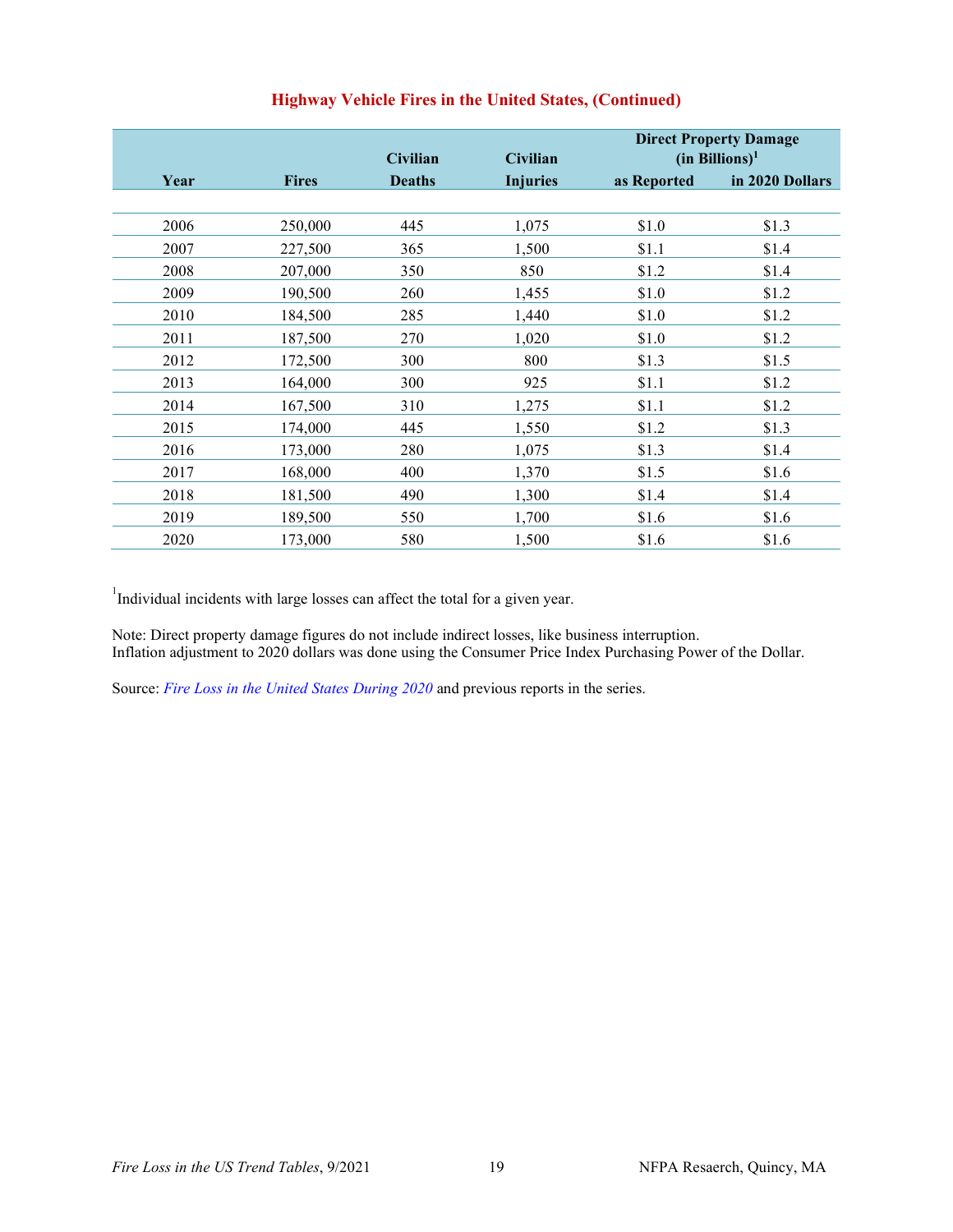### **Number of Fires by Type of Fire**

The estimates below are based on fires reported to local (including county) fire departments and derived from the NFPA annual fire experience survey. Fires that were reported to federal or state firefighting organizations, handled by industrial fire brigades, or not reported at all are not captured here. The term *highway vehicle* refers to vehicles intended for roadway use, such as cars, trucks, buses, motorcycles, recreational vehicles in transit, etc.

|      |              |                   | <b>Outside of</b><br><b>Structures with</b><br><b>Value but No</b><br>Vehicle (outside |                                   | <b>Other Vehicles</b><br>(Trains, Boats,<br>Ships, Aircraft,<br><b>Farm Vehicles,</b> | Brush, Grass, and<br>Wildland<br>(excluding crops<br>and timber) with | <b>Rubbish Including</b><br><b>Dumpsters</b><br>(outside of<br>structures), with |                                  |
|------|--------------|-------------------|----------------------------------------------------------------------------------------|-----------------------------------|---------------------------------------------------------------------------------------|-----------------------------------------------------------------------|----------------------------------------------------------------------------------|----------------------------------|
| Year | <b>Total</b> | <b>Structures</b> | storage, crops,<br>timber, etc.)                                                       | <b>Highway</b><br><b>Vehicles</b> | and Construction<br><b>Vehicles</b> )                                                 | <b>No Value or Loss</b><br><b>Involved</b>                            | <b>No Value or Loss</b><br><b>Involved</b>                                       | <b>All Other</b><br><b>Fires</b> |
|      |              |                   |                                                                                        |                                   |                                                                                       |                                                                       |                                                                                  |                                  |
| 1980 | 2,988,000    | 1,065,000         | 86,500                                                                                 | 456,000                           | 15,500                                                                                | 718,500                                                               | 397,000                                                                          | 249,500                          |
| 1981 | 2,893,500    | 1,027,500         | 81,000                                                                                 | 453,000                           | 13,500                                                                                | 711,000                                                               | 341,000                                                                          | 266,500                          |
| 1982 | 2,538,000    | 946,500           | 54,000                                                                                 | 433,000                           | 10,000                                                                                | 522,500                                                               | 309,500                                                                          | 262,500                          |
| 1983 | 2,326,500    | 868,500           | 49,500                                                                                 | 435,500                           | 11,500                                                                                | 467,500                                                               | 288,000                                                                          | 206,000                          |
| 1984 | 2,343,000    | 848,000           | 45,000                                                                                 | 437,000                           | 17,500                                                                                | 487,500                                                               | 303,000                                                                          | 205,000                          |
| 1985 | 2,371,000    | 859,500           | 51,500                                                                                 | 437,000                           | 18,500                                                                                | 531,000                                                               | 301,500                                                                          | 172,000                          |
| 1986 | 2,271,500    | 800,000           | 50,000                                                                                 | 438,000                           | 18,500                                                                                | 502,000                                                               | 293,000                                                                          | 170,000                          |
| 1987 | 2,330,000    | 758,000           | 55,000                                                                                 | 451,000                           | 20,000                                                                                | 553,000                                                               | 308,500                                                                          | 184,500                          |
| 1988 | 2,436,500    | 745,000           | 63,000                                                                                 | 459,000                           | 18,500                                                                                | 675,500                                                               | 333,500                                                                          | 142,000                          |
| 1989 | 2,115,000    | 688,000           | 54,500                                                                                 | 415,500                           | 20,000                                                                                | 498,000                                                               | 321,000                                                                          | 118,000                          |
| 1990 | 2,019,000    | 624,000           | 52,000                                                                                 | 415,000                           | 21,500                                                                                | 472,000                                                               | 314,500                                                                          | 120,000                          |
| 1991 | 2,041,500    | 640,500           | 53,500                                                                                 | 406,500                           | 22,000                                                                                | 492,000                                                               | 314,000                                                                          | 113,000                          |
| 1992 | 1,964,500    | 637,500           | 50,500                                                                                 | 385,500                           | 19,500                                                                                | 439,000                                                               | 304,000                                                                          | 128,500                          |
| 1993 | 1,952,500    | 621,500           | 52,000                                                                                 | 402,000                           | 18,500                                                                                | 444,000                                                               | 287,500                                                                          | 127,000                          |
| 1994 | 2,054,500    | 614,000           | 66,500                                                                                 | 402,000                           | 20,000                                                                                | 503,000                                                               | 292,000                                                                          | 157,000                          |
| 1995 | 1,965,500    | 573,500           | 61,000                                                                                 | 386,000                           | 20,500                                                                                | 503,500                                                               | 274,000                                                                          | 147,000                          |
| 1996 | 1,975,000    | 578,500           | 62,500                                                                                 | 395,000                           | 18,500                                                                                | 515,000                                                               | 251,000                                                                          | 154,500                          |
| 1997 | 1,795,000    | 552,000           | 56,500                                                                                 | 377,000                           | 20,000                                                                                | 415,500                                                               | 247,000                                                                          | 127,000                          |
| 1998 | 1,755,500    | 517,500           | 62,000                                                                                 | 358,500                           | 22,500                                                                                | 424,000                                                               | 229,000                                                                          | 142,000                          |
| 1999 | 1,823,000    | 523,000           | 64,000                                                                                 | 345,000                           | 23,500                                                                                | 498,000                                                               | 226,500                                                                          | 143,000                          |
| 2000 | 1,708,000    | 505,500           | 68,500                                                                                 | 325,000                           | 23,500                                                                                | 455,000                                                               | 215,000                                                                          | 115,500                          |
| 2001 | 1,734,500    | 521,500           | 75,000                                                                                 | 327,000                           | 24,500                                                                                | 414,000                                                               | 208,500                                                                          | 164,000                          |
| 2002 | 1,687,500    | 519,000           | 71,000                                                                                 | 307,000                           | 22,500                                                                                | 399,000                                                               | 204,000                                                                          | 165,000                          |
| 2003 | 1,584,500    | 519,500           | 66,000                                                                                 | 286,000                           | 26,000                                                                                | 360,000                                                               | 190,500                                                                          | 136,500                          |
| 2004 | 1,550,500    | 526,000           | 69,000                                                                                 | 266,500                           | 30,500                                                                                | 320,000                                                               | 194,000                                                                          | 144,500                          |
| 2005 | 1,602,000    | 511,000           | 78,000                                                                                 | 259,000                           | 31,000                                                                                | 379,500                                                               | 215,000                                                                          | 128,500                          |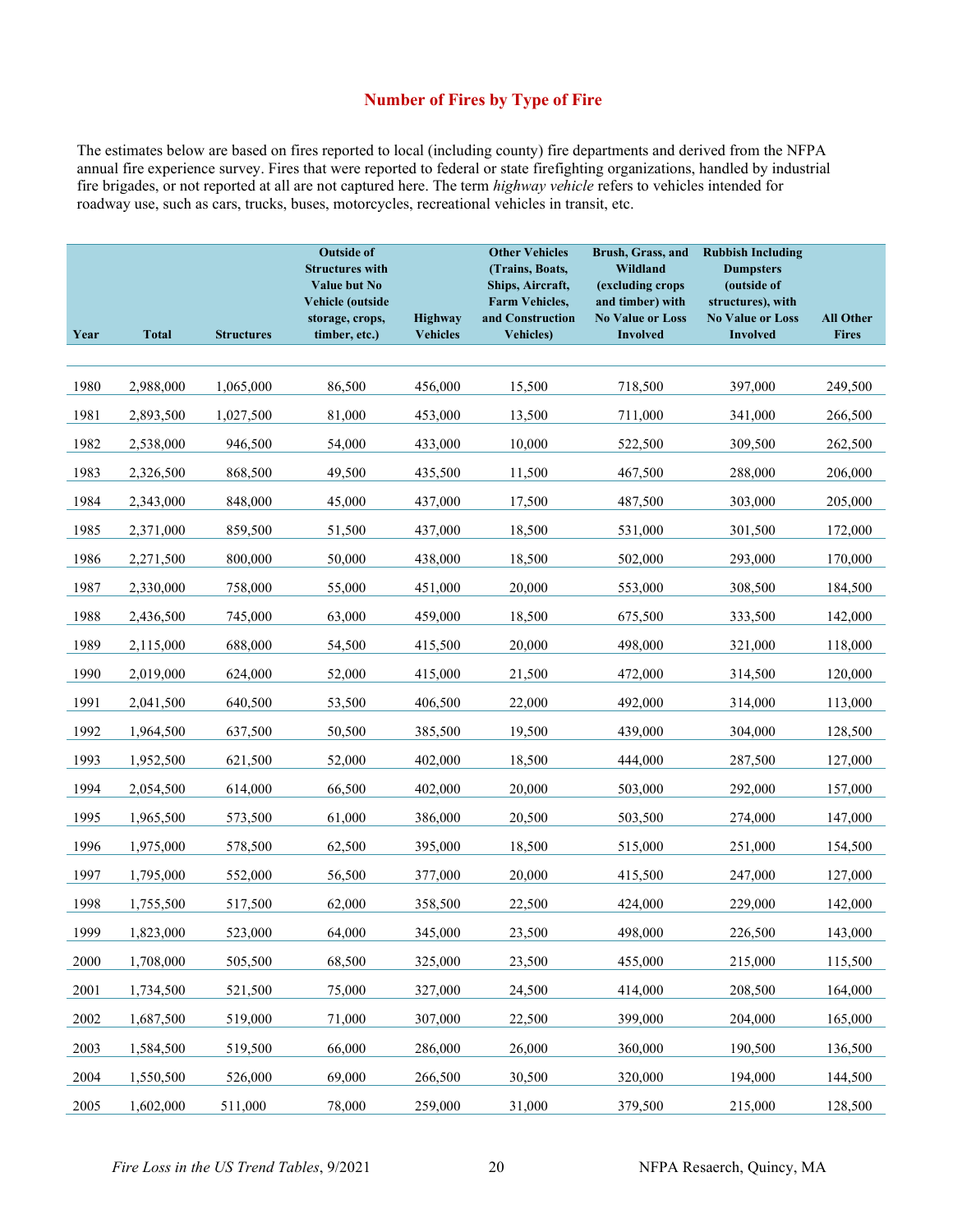# **Number of Fires by Type of Fire (Continued)**

| Year | <b>Total</b> | <b>Structures</b> | <b>Outside of</b><br><b>Structures with</b><br><b>Value but No</b><br><b>Vehicle</b> (outside<br>storage, crops,<br>timber, etc.) | <b>Highway</b><br><b>Vehicles</b> | <b>Other Vehicles</b><br>(Trains, Boats,<br>Ships, Aircraft,<br><b>Farm Vehicles,</b><br>and Construction<br><b>Vehicles</b> ) | Brush, Grass, and<br><b>Wildland</b><br>(excluding crops<br>and timber), with<br><b>No Value or Loss</b><br><b>Involved</b> | <b>Rubbish Including</b><br><b>Dumpsters</b><br>(outside of<br>structures), with<br><b>No Value or Loss</b><br><b>Involved</b> | <b>All Other</b><br><b>Fires</b> |
|------|--------------|-------------------|-----------------------------------------------------------------------------------------------------------------------------------|-----------------------------------|--------------------------------------------------------------------------------------------------------------------------------|-----------------------------------------------------------------------------------------------------------------------------|--------------------------------------------------------------------------------------------------------------------------------|----------------------------------|
|      |              |                   |                                                                                                                                   |                                   |                                                                                                                                |                                                                                                                             |                                                                                                                                |                                  |
| 2006 | 1,642,500    | 524,000           | 82,500                                                                                                                            | 250,000                           | 28,000                                                                                                                         | 415,500                                                                                                                     | 212,000                                                                                                                        | 130,500                          |
| 2007 | 1,557,500    | 530,500           | 85,000                                                                                                                            | 227,500                           | 30,500                                                                                                                         | 355,000                                                                                                                     | 206,500                                                                                                                        | 122,500                          |
| 2008 | 1,451,500    | 515,000           | 71,000                                                                                                                            | 207,000                           | 29,000                                                                                                                         | 335,000                                                                                                                     | 188,000                                                                                                                        | 106,500                          |
| 2009 | 1,348,500    | 480,500           | 69,000                                                                                                                            | 190,500                           | 28,500                                                                                                                         | 306,000                                                                                                                     | 171,000                                                                                                                        | 103,000                          |
| 2010 | 1,331,500    | 482,000           | 72,500                                                                                                                            | 184,500                           | 31,000                                                                                                                         | 304,000                                                                                                                     | 173,000                                                                                                                        | 84,500                           |
| 2011 | 1,389,500    | 484,000           | 79,000                                                                                                                            | 187,500                           | 31,500                                                                                                                         | 338,000                                                                                                                     | 180,500                                                                                                                        | 88,500                           |
| 2012 | 1,375,000    | 480,500           | 83,000                                                                                                                            | 172,000                           | 30,000                                                                                                                         | 350,000                                                                                                                     | 179,000                                                                                                                        | 80,000                           |
| 2013 | 1,240,000    | 487,500           | 67,000                                                                                                                            | 164,000                           | 24,000                                                                                                                         | 254,500                                                                                                                     | 158,000                                                                                                                        | 85,000                           |
| 2014 | 1,298,000    | 494,000           | 65,000                                                                                                                            | 167,500                           | 26,000                                                                                                                         | 290,500                                                                                                                     | 157,500                                                                                                                        | 97,500                           |
| 2015 | 1,345,500    | 501,500           | 76,000                                                                                                                            | 174,000                           | 30,000                                                                                                                         | 297,000                                                                                                                     | 163,000                                                                                                                        | 103,500                          |
| 2016 | 1,342,000    | 475,500           | 88,000                                                                                                                            | 173,000                           | 31,000                                                                                                                         | 298,500                                                                                                                     | 172,000                                                                                                                        | 104,000                          |
| 2017 | 1,319,500    | 499,000           | 74,000                                                                                                                            | 168,000                           | 29,500                                                                                                                         | 283,000                                                                                                                     | 174,500                                                                                                                        | 91,000                           |
| 2018 | 1,318,500    | 499,000           | 70,500                                                                                                                            | 181,500                           | 31,000                                                                                                                         | 270,000                                                                                                                     | 169,000                                                                                                                        | 97,500                           |
| 2019 | 1,291,500    | 481,500           | 70,500                                                                                                                            | 189,500                           | 33,500                                                                                                                         | 244,500                                                                                                                     | 177,500                                                                                                                        | 94,500                           |
| 2020 | 1,388,500    | 490,500           | 84,000                                                                                                                            | 173,000                           | 36,500                                                                                                                         | 277,000                                                                                                                     | 225,000                                                                                                                        | 102,500                          |

These estimates are based on data reported to the NFPA by fire departments that responded to the 1980–2018 fire experience survey.

Note: Direct property damage figures do not include indirect losses, like business interruption. Inflation adjustment to 2020 dollars was done using the Consumer Price Index Purchasing Power of the Dollar.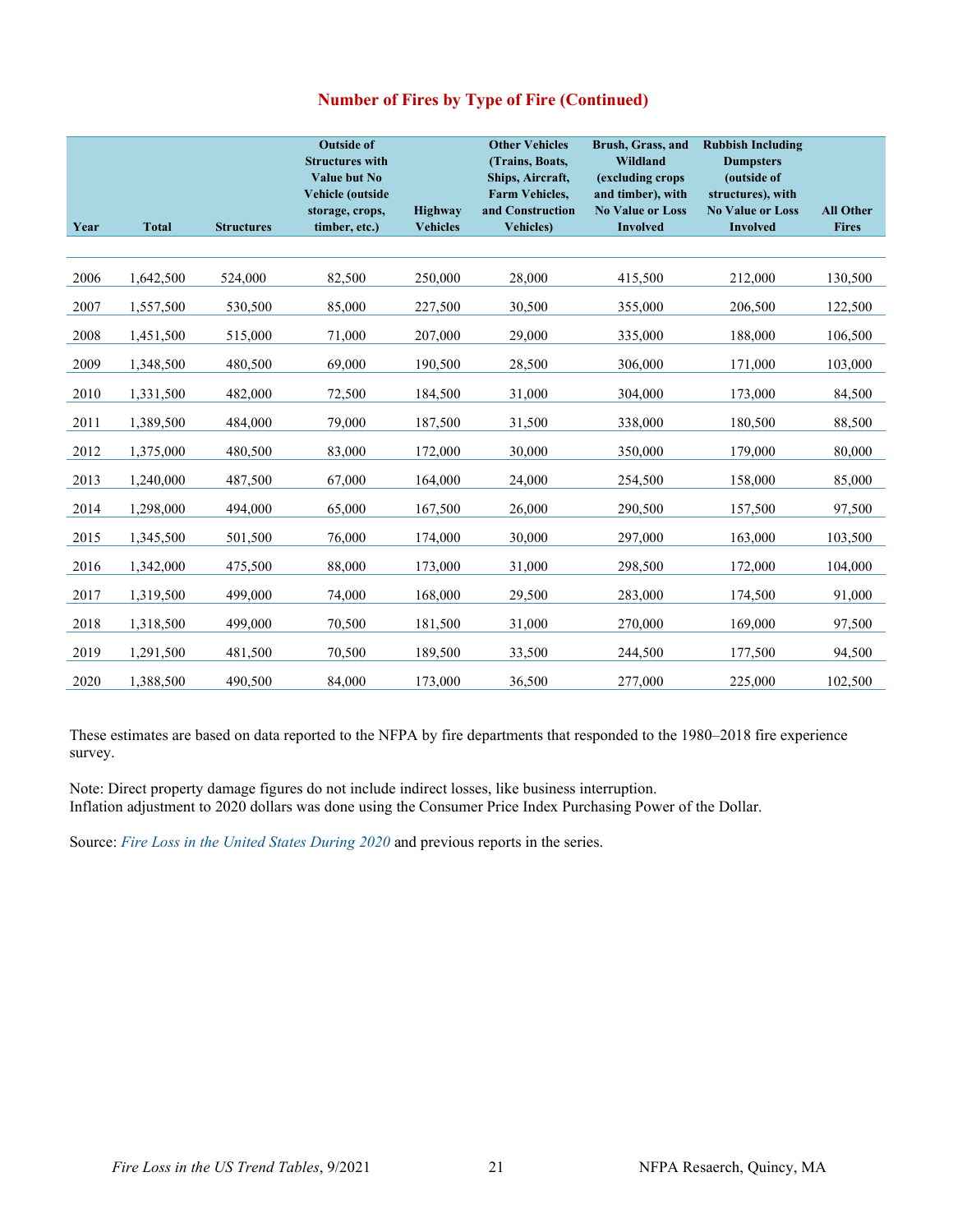### **Number of Civilian Fire Deaths by Type of Fire**

The estimates below are based on fires reported to local (including county) fire departments and derived from the NFPA annual fire experience survey.

Anyone who is not a firefighter is considered a civilian. For details about fires resulting in unusually large numbers of fire deaths or exceptionally large property losses, see the NFPA report *[Catastrophic Multiple-Death Fires](https://www.nfpa.org/News-and-Research/Data-research-and-tools/US-Fire-Problem/Catastrophic-multiple-death-fires)* and the associated tables on the deadliest fires over time.

In general, any fire that occurs in or on a structure is considered a structure fire, even if no damage was done to the structure itself. (Since the inception of Version 5.0 of NFIRS, a vehicle that burns inside a structure but does not damage the structure is considered a vehicle fire.)

| Year | <b>Total</b> | <b>Structure</b> | <b>Home Structure</b> | <b>Vehicle</b> | <b>Outside or Other</b> |
|------|--------------|------------------|-----------------------|----------------|-------------------------|
|      |              |                  |                       |                |                         |
| 1980 | 6,505        | 5,675            | 5,200                 | 740            | 90                      |
| 1981 | 6,700        | 5,760            | 5,400                 | 840            | 100                     |
| 1982 | 6,020        | 5,200            | 4,820                 | 695            | 125                     |
| 1983 | 5,920        | 5,090            | 4,670                 | 725            | 105                     |
| 1984 | 5,240        | 4,525            | 4,075                 | 630            | 85                      |
| 1985 | 6,185        | 5,265            | 4,885                 | 825            | 95                      |
| 1986 | 5,850        | 4,985            | 4,655                 | 735            | 130                     |
| 1987 | 5,810        | 4,880            | 4,570                 | 805            | 125                     |
| 1988 | 6,215        | 5,280            | 4,955                 | 865            | 70                      |
| 1989 | 5,410        | 4,655            | 4,335                 | 685            | $70\,$                  |
| 1990 | 5,195        | 4,400            | 4,050                 | 695            | 100                     |
| 1991 | 4,465        | 3,765            | 3,500                 | 605            | 95                      |
| 1992 | 4,730        | 3,940            | 3,705                 | 730            | 60                      |
| 1993 | 4,635        | 3,980            | 3,720                 | 595            | 60                      |
| 1994 | 4,275        | 3,590            | 3,425                 | 630            | 55                      |
| 1995 | 4,585        | 3,985            | 3,640                 | 535            | 65                      |
| 1996 | 4,990        | 4,220            | 4,035                 | 710            | 60                      |
| 1997 | 4,050        | 3,510            | 3,360                 | 480            | 60                      |
| 1998 | 4,035        | 3,420            | 3,220                 | 575            | 40                      |
| 1999 | 3,570        | 3,040            | 2,895                 | 470            | 60                      |
| 2000 | 4,045        | 3,535            | 3,420                 | 465            | 45                      |
| 2001 | 6,196        | 5,671            | 3,110                 | 485            | 40                      |
| 2002 | 3,380        | 2,775            | 2,670                 | 565            | 40                      |
| 2003 | 3,925        | 3,385            | 3,145                 | 475            | 65                      |
| 2004 | 3,900        | 3,305            | 3,190                 | 550            | 45                      |
| 2005 | 3,675        | 3,105            | 3,030                 | 520            | 50                      |
| 2006 | 3,245        | 2,705            | 2,580                 | 490            | 50                      |
| 2007 | 3,430        | 3,000            | 2,865                 | 385            | 45                      |
| 2008 | 3,320        | 2,900            | 2,755                 | 365            | 55                      |
| 2009 | 3,010        | 2,695            | 2,565                 | 280            | 35                      |
| 2010 | 3,120        | 2,755            | 2,640                 | 310            | 55                      |